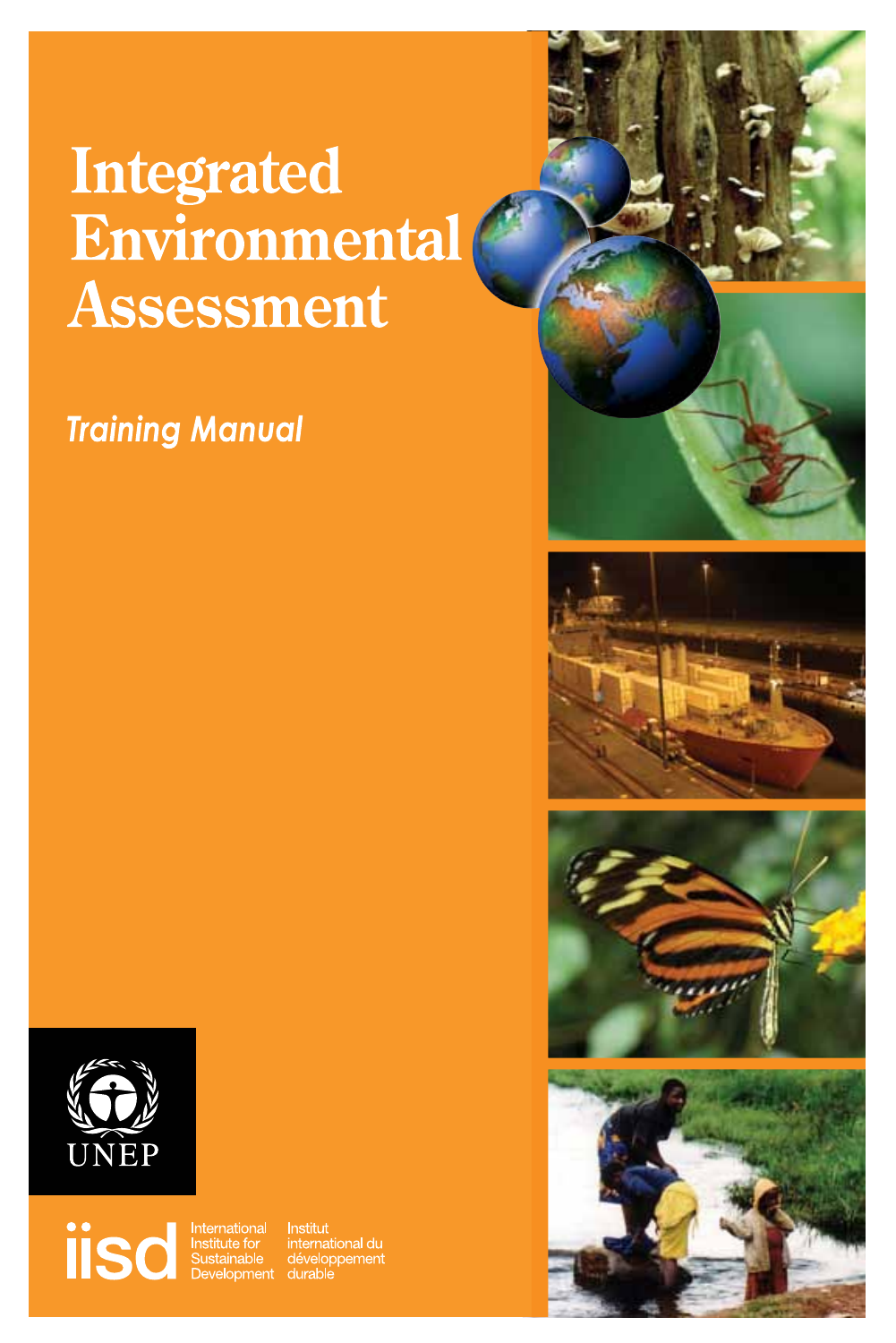Copyright ©2009 United Nations Environment Programme (UNEP)

### **Disclaimers**

The contents of this publication do not necessarily reflect the views or policies of UNEP or contributory organisations.

While reasonable efforts have been made to ensure that the contents of this publication are factually correct and properly referenced, UNEP does not accept responsibility for the accuracy or completeness of the contents, and shall not be liable for any loss or damage that may be occasioned directly or indirectly through the use of, or reliance upon, the contents of this publication, including its translation into languages other than English.

### **Reproduction**

This publication may be reproduced in whole or in part and in any form for educational or non-profit purposes without special permission of the copyright holder, provided acknowledgement of the source is made. UNEP would appreciate receiving a copy of any publication that uses this document as a source.

> **UNEP** promotes environmentally sound practices globally and in its own activities. This publication is printed on paper from sustainable forests including recycled fibre. The paper is chlorine free, and the inks vegetable-based. Our distribution policy aims to reduce UNEP's carbon footprint.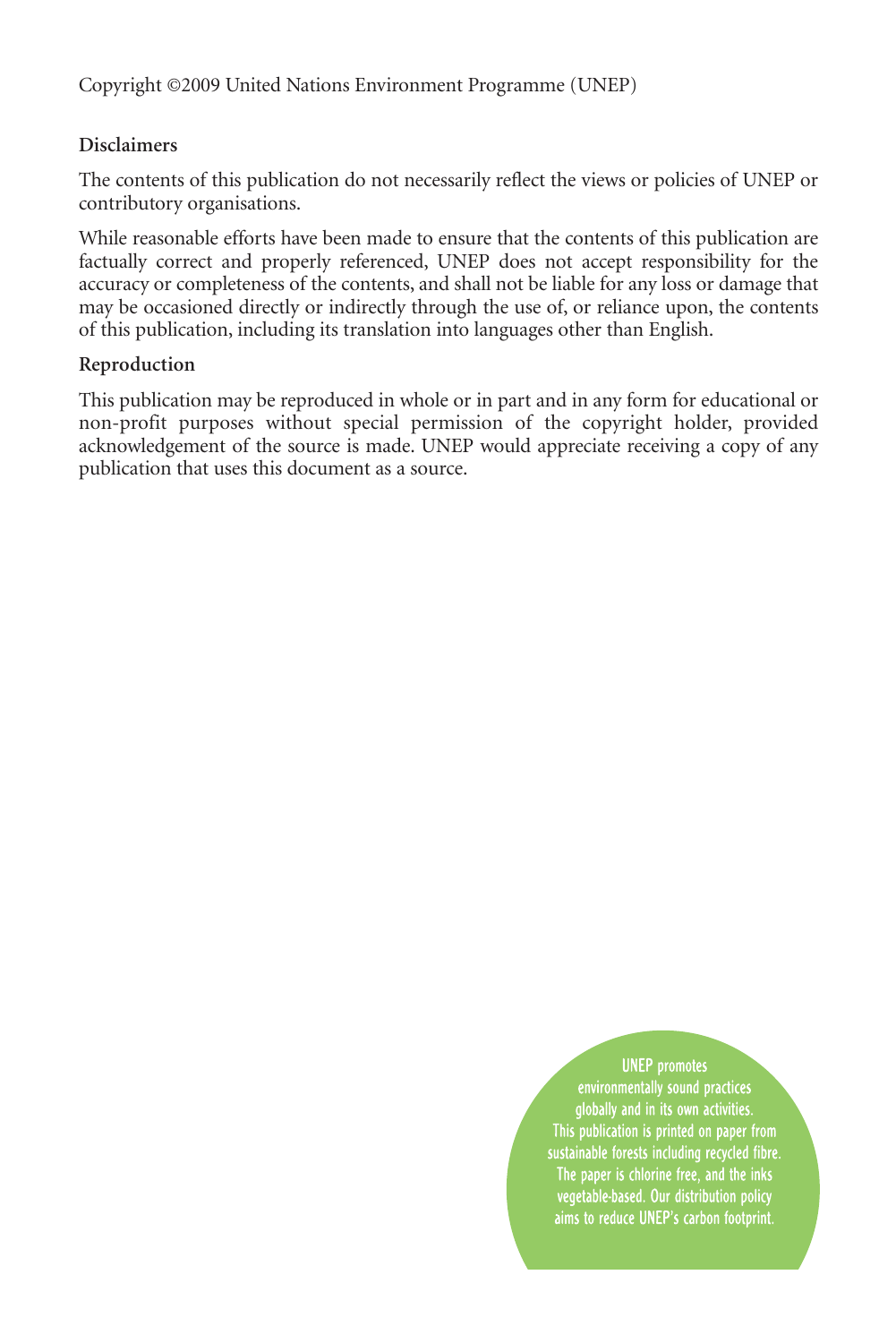This booklet summarises the contents of the *IEA Training Manual: A Training Manual on Integrated Environmental Assessment and Reporting*, developed through a collaborative initiative among the United Nations Environment Programme (UNEP), the International Institute for Sustainable Development (IISD) and more than 40 experts from around the world.

In order to emphasise the generic applicability of the methodology at the global, regional, national, ecosystem and local levels, the original title, *GEO Resource Book*, has been changed to *IEA Training Manual*.

The manual consists of two volumes. Volume 1 includes eight core methodological modules, while Volume 2 currently includes one thematic module, as follows:

| VOLUME 1: Core methodological modules                                     |                                                                                                |
|---------------------------------------------------------------------------|------------------------------------------------------------------------------------------------|
| Module 1:                                                                 | The GEO approach to integrated environmental assessment                                        |
| Module 2:                                                                 | National IEA process design and organisation                                                   |
| Module 3:                                                                 | Developing an impact strategy for your IEA                                                     |
| Module 4:                                                                 | Monitoring, data and indicators                                                                |
| Module 5:                                                                 | Integrated analysis of environmental trends and policies                                       |
| Module 6:                                                                 | Scenario development and analysis                                                              |
| Module 7:                                                                 | Creating communication outputs from the assessment                                             |
| Module 8:                                                                 | Improving the IEA process and increasing impact through<br>monitoring, evaluation and learning |
| <b>VOLUME 2: Thematic modules</b>                                         |                                                                                                |
| Module VIA: Vulnerability and Impact assessment for Adaptation to Climate |                                                                                                |

Change

*IEA Training Manual: A Training Manual on Integrated Environmental Assessment and Reporting* can be downloaded from www.unep.org/ieacp or www.iisd.org/measure.

Keeping to the original idea of a continuously evolving capacity-development approach and materials, the *IEA Training Manual* is distributed only in electronic form. It can be accessed at www.unep.org/ieacp or http://hqweb.unep.org/ieacp. Hard copies are printed on demand for specific workshops. This summary booklet is available through UNEP in hard copy, or can be downloaded from the same website. UNEP is proceeding with the translation of the manual into all six official UN languages (Arabic, Chinese, English, French, Russian and Spanish) and the development of regionally customised versions.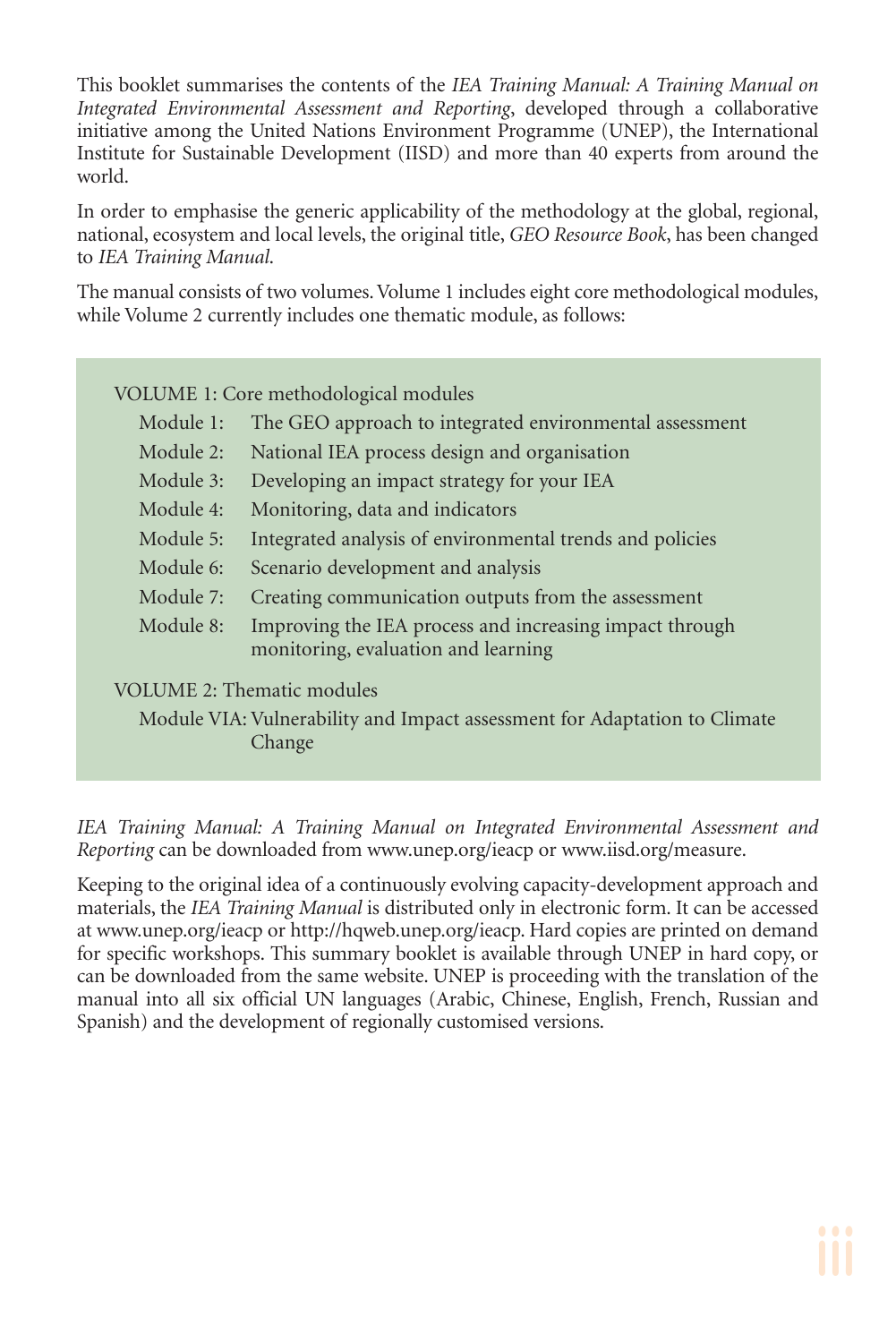## **Acknowledgements**

The *IEA Training Manual* was edited by László Pintér (IISD), Darren Swanson (IISD) and Jacquie Chenje (UNEP).

The language edit and proofreading was performed by Michelle French, Michael Keating and Stu Slayen.

Lead and contributing authors to the IEA Training Manual included the following:

Ibrahim Abdel-Jelil, AGU, Bahrain; Ahmed Abdelrehim, CEDARE, Egypt; Chris Anastasi, British Energy Group, United Kingdom; Maria Eugenia Arreola, UNEP-ROLAC, Mexico; Johara Bellali, UNEP Headquarters; Preeti Bhandari, TERI, India; Livia Bizikova, IISD, Canada (Lead Author, Module A); Philip Bubb, UNEP-WCMC, United Kingdom; Jacquie Chenje, UNEP Headquarters; Munyaradzi Chenje, UNEP Headquarters; Heather Creech, IISD, Canada (Lead Author, Module 3); Andrea Déri, LEAD International, United Kingdom (Lead Author, Module 8); Elsa Galarza, CIUP, Peru; Rosario Gómez, CIUP, Peru (Lead Author, Module 2); Richard Grosshans, IISD, Canada; Edgar Gutierrez-Espeleta, University of Costa Rica, Costa Rica; Zerisenay Habtezion, UNITAR, Switzerland; Jill Jäger, SERI, Austria (Lead Author, Modules 1 and 6); Sivan Kartha, SEI, United States; Marcel Kok, MNP, Netherlands; Karen Landmark, UNEP/GRID-Arendal, Norway; Nicolas Lucas, WRI, United States; Clever Mafuta, SARDC, Zimbabwe; Kakuko Nagatani-Yoshida, UNEP-ROLAC, Mexico; László Pintér, IISD, Canada (Lead Author, Module 5); Atiq Rahman, BCAS, Bangladesh; Purna Chandra Lall Rajbhandari, UNEP RRC.AP, Thailand; Dale Rothman, IISD, Canada; Ieva Rucevska, UNEP/GRID-Arendal, Norway (Lead Author, Module 7); Joni Seager, York University, Canada; Charles Sebukeera, UNEP Headquarters; Nalini Sharma, UNEP Headquarters; Darren Swanson, IISD, Canada; Philip van Notten, Independent Scholar, Netherlands; Jaap van Woerden, UNEP/GRID-Geneva, Switzerland (Lead Author, Module 4); Morten Wasstøl, UNEP/GRID-Arendal, Norway; Carissa Wieler, IISD, Canada; Kaveh Zahedi, UNEP-WCMC, United Kingdom.

Instructor guidance was provided by Gillian Martin Mehers, LEAD International, United Kingdom; James A. Perry, University of Minnesota, United States.

The design and layout was completed by Don Berg.

Cover photos by Stefan Schwarzer except: Bird: Volodymyr Demkine/UNEP; Buffalo: Christian Lambrechts/UNEP; Buildings: Christian Lambrechts/UNEP; Women washing clothes: Jo-Ellen Parry; Woman with child: Frédéric Gagnon-Lebrun.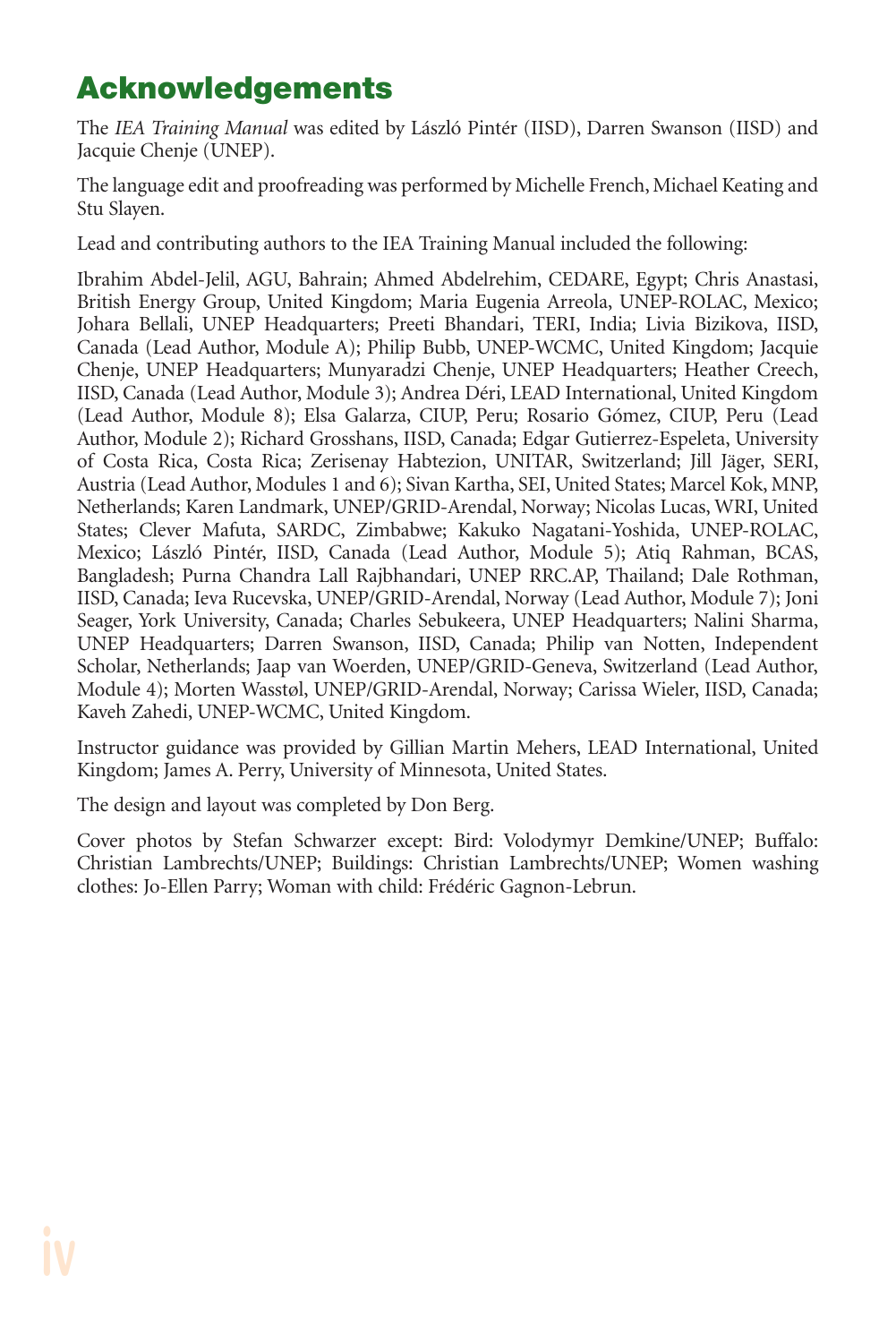## **IEA Training Manual: A Training Manual on Integrated Environmental Assessment and Reporting**

### **The need for an IEA training manual**

The need to build environmental considerations into decision-making, a central theme in *Our Common Future* (commonly known as the Brundtland Report), is no longer a bold proposition, but a basic necessity.1 Without the ability to monitor and assess changing environmental trends and their interactions with human development, navigating the sea of global change would be reduced to reactive crisis management—hardly an effective way to tackle policy issues with such profound relevance for the planet.

Brundtland called not only for attention to the interactions between environment and development but also for the need to consider the interests of future generations. This requires an ongoing effort to substantially strengthen our capacity to assess the range of possible futures and to create policies that take this knowledge into account. Addressing these needs is at the heart of this training manual.

The purpose of the *IEA Training Manual* is to help build capacity for forward-looking integrated environmental assessment (IEA) and reporting at the subglobal level. Users of the *IEA Training Manual* will:

- Understand the rationale for undertaking forward-looking, integrated environmental assessment (IEA) using the Global Environment Outlook (GEO) approach of the United Nations Environment Programme (UNEP).
- Understand the importance of a mandate for an IEA, its participatory process and options for its governance structure, and be able to construct an impact strategy.
- Be familiar with the conceptual and methodological aspects of carrying out the assessment, including the analysis of environmental trends and policies and the study of policy options in the context of future scenarios.
- Be capable of organising the process for producing physical and electronic outputs from the IEA.
- Have the knowledge and skills to set up a monitoring and evaluation process focused on the IEA itself as part of a continuous learning process to improve the assessment.

For the purposes of this publication we defined *integrated environmental assessment* as "the process of producing and communicating future-oriented, policy-relevant information on key interactions between the natural environment and human society." The methodology underlying IEA has been pioneered and championed by the Global Environment Outlook (GEO), UNEP's flagship assessment and reporting process on the status and direction of the global environment. GEO is a consultative, participatory, capacity-building process as well as a series of reports analysing environmental change, causes and impacts, and policy responses, providing information for decision-making at global and subglobal levels. The GEO series aims to keep the state of the world's environment under review, identify emerging issues that require international attention and provide options for policy-making and action planning.

<sup>1</sup> World Commission on Environment and Development. (1987). *Our common future*. Oxford: Oxford University Press.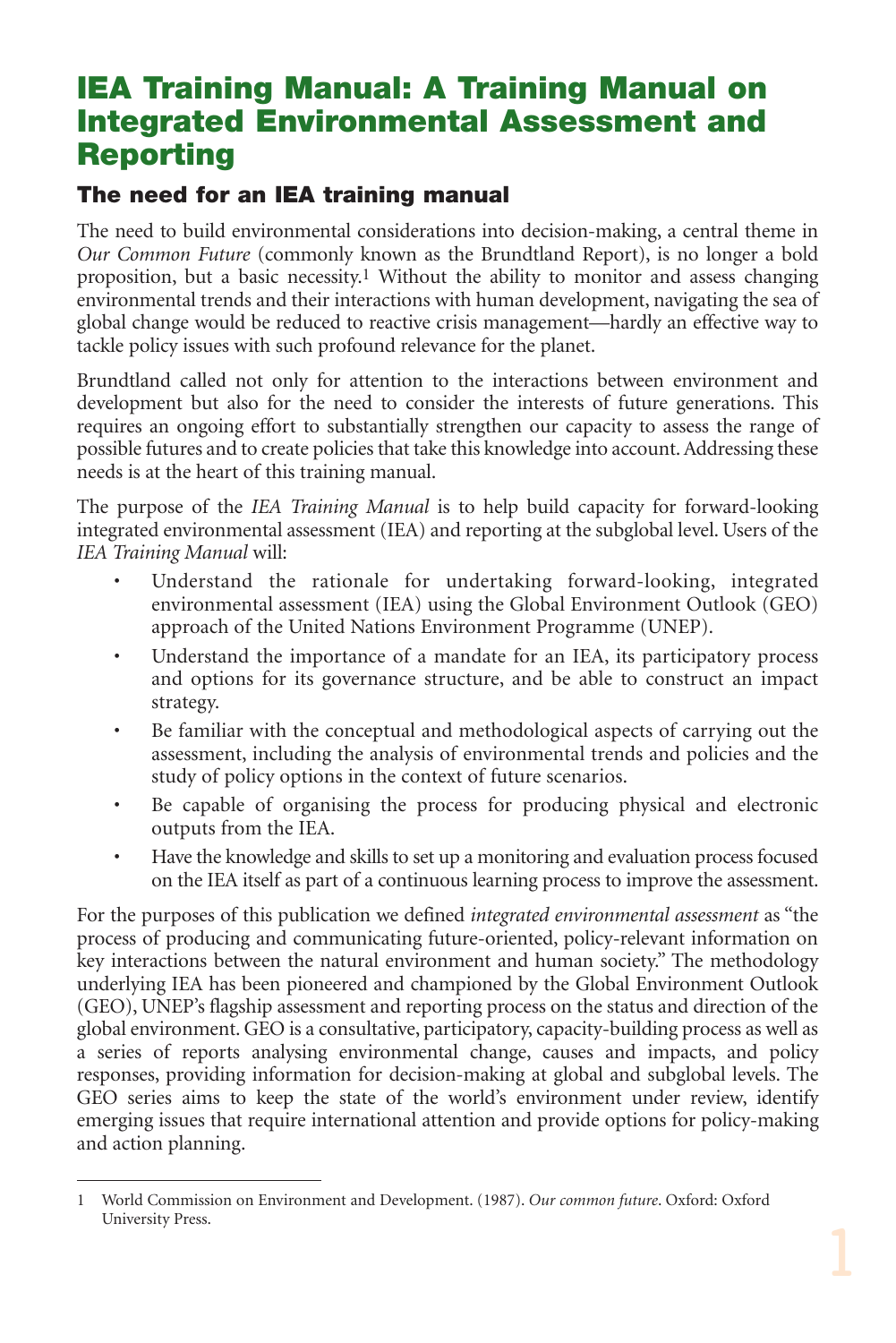Since the publication of the first global report in 1996, the GEO approach has been adopted by an increasing number of organisations at the regional, national and subnational level. The *IEA Training Manual* draws on the growing body of experience gained through these initiatives.

Capacity building has been a key element of the GEO process, and training activities carried out by UNEP and its partners since the late nineties contributed to the wider adoption of IEA methods. In 2000 UNEP and IISD, a UNEP Collaborating Centre, jointly published a training manual that served as the basis for many training activities and for developing other regionalised training curricula.2

The need for updating the earlier IEA training manual became obvious for a number of reasons, including the evolution of the GEO methods, the need for more detailed and more easily customisable information on the environment and its interaction with human well-being, and the need to increase the effectiveness of capacity building. A 2004 meeting of the GEO Capacity Building Working Group discussed the criteria for more effective capacity-building efforts, shown in Box 1, and these criteria, along with additional guidance from UNEP and the GEO Capacity Building Working Group, inspired the development of the *IEA Training Manual*.

### *Box 1: Criteria for improving the effectiveness of IEA capacity building, as identified at the March 2004 meeting of the GEO Capacity Building Working Group in Geneva, Switzerland.*

- **1. Improve coordination.** Identify, monitor and, where possible, improve coordination and cooperation with similar capacity-building initiatives, including other initiatives of UNEP.
- **2. Utilise existing capacity.** Identify and improve the utilisation of capacity that exists in current partner organisations and the GEO network.
- **3. Promote innovation and diversity.** Embrace the diversity of capacity-building and training approaches to assessment and reporting while maintaining the coherence and integrity of the GEO approach.
- **4. Introduce innovative tools and methods.** Increase the effectiveness of capacity building by introducing novel tools and innovative, experiential and participatory training methods successfully used by partner organisations.
- **5. Promote multi-level engagement.** Increase sustainability of impact by engaging capacity-building audiences on both an individual as well as an organisational level.
- **6. Link capacity building to actual assessment and reporting.** Search for and create opportunities to connect capacity building and the actual production of GEOcompatible assessments and reports.
- **7. Provide incentives.** Provide incentives to eligible organisations and experts where possible and warranted to maintain their interest in GEO assessment and reporting beyond training.
- **8. Strengthen capacity to effectively communicate assessments.** Ensure capacity building strengthens the ability to design and implement communication strategies.
- **9. Improve monitoring, evaluation and learning.** Ensure methods and mechanisms are in place to monitor, measure and, as required, report on the short- and longterm impacts of capacity-building efforts.

<sup>2</sup> Pintér, L., Zahedi, K., & Cressman, D. (2000). *Capacity building for integrated environmental assessment and reporting. Training manual*. Winnipeg: IISD for UNEP. Retrieved from http://www.iisd.org/pdf/geo\_manual\_2.pdf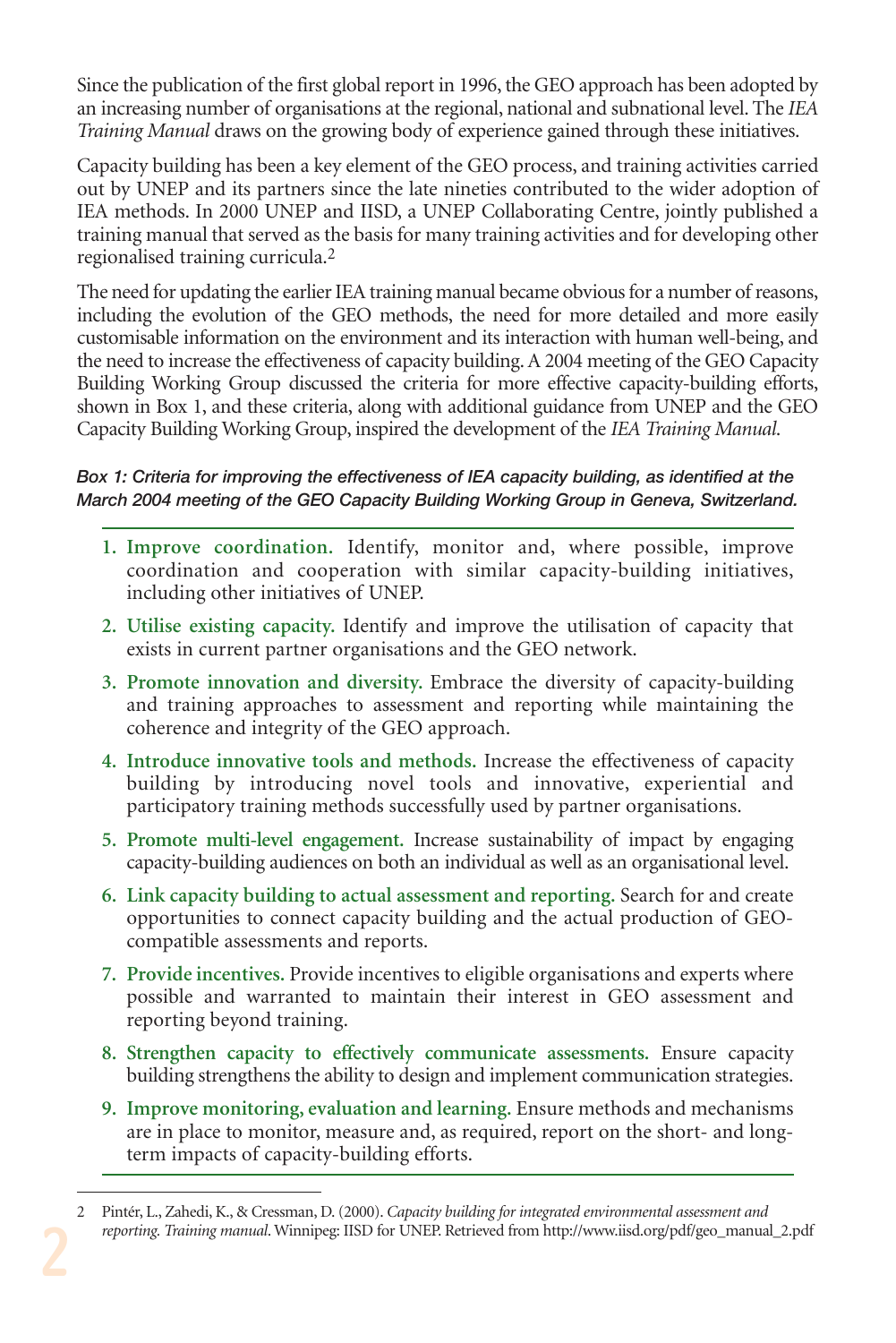Capacity is multi-dimensional, particularly in an area as complex as an IEA, which requires a multi-pronged approach. This may include a training component (face-to-face, distance learning, training-by-doing), but also may include additional measures such as staff exchanges, technical support or providing easy access to data. Therefore, the *IEA Training Manual* has to be seen in a broader context, as a key—but not the only—element in UNEP's IEA capacity-building efforts.

Capacity development accompanying the IEA process comes in the form of a well-developed training package, which includes:

- The *IEA Training Manual*, to help build capacity for IEA and reporting at the subglobal level (available in all six UN official languages).
- IEA Community Platform, a web-based tool for access to and sharing of resources on IEA, developed through the GEO/IEA process and other related assessment processes at subglobal levels.
- Development of an e-learning version of the *IEA Training Manual* that responds to the need to increase the reach and effectiveness of existing and future training materials (available at http://moodle.iisd.org).
- IEA Trainers' Database, which includes all IEA-certified trainers who support the delivery of the IEA training package.

## **The audience**

The target audience for the *IEA Training Manual* includes facilitators who construct IEA training curricula and, ultimately, the participants in capacity-building programs. The latter include primarily mid-level leaders and practitioners in public agencies, with overall responsibility for initiating and managing assessment and reporting processes. They may work on different scales, from national governments to states and provinces, municipalities or ecoregions. Many of them would have prior assessment or state-of-the environment reporting experience. Based on experience with previous training endeavours, IEA practitioners may also include representatives of non-governmental organisations, academics, students, media and experts from the private sector.

While a variety of technical specialists have a key role to play in IEAs, the *IEA Training Manual*, even with its extended content, provides only introductory coverage of some methods that would require extensive academic training. The emphasis is on the IEA system as a whole and on helping participants realise when and where to bring in specialist knowledge for maximum effect.

## **Contents**

The *IEA Training Manual* builds on elements of the earlier IEA training manual, other teaching resources and experience with previous IEA initiatives, but there are also several significant differences.

Content is organised into nine modules, as shown in Box 2. A modular design was chosen because capacity-building needs vary, and often it is necessary and more effective to concentrate efforts on one or a few topics rather than on the entire IEA package. The intention is to provide maximum flexibility to audiences and facilitators in deciding what content is most relevant. The *IEA Training Manual* is the IEA "source code" that can be freely used as a library of ideas and materials that, over time, can evolve and integrate new concepts and ideas that arise either from GEO or from the many other assessments that will be undertaken in the future at the global or subglobal level.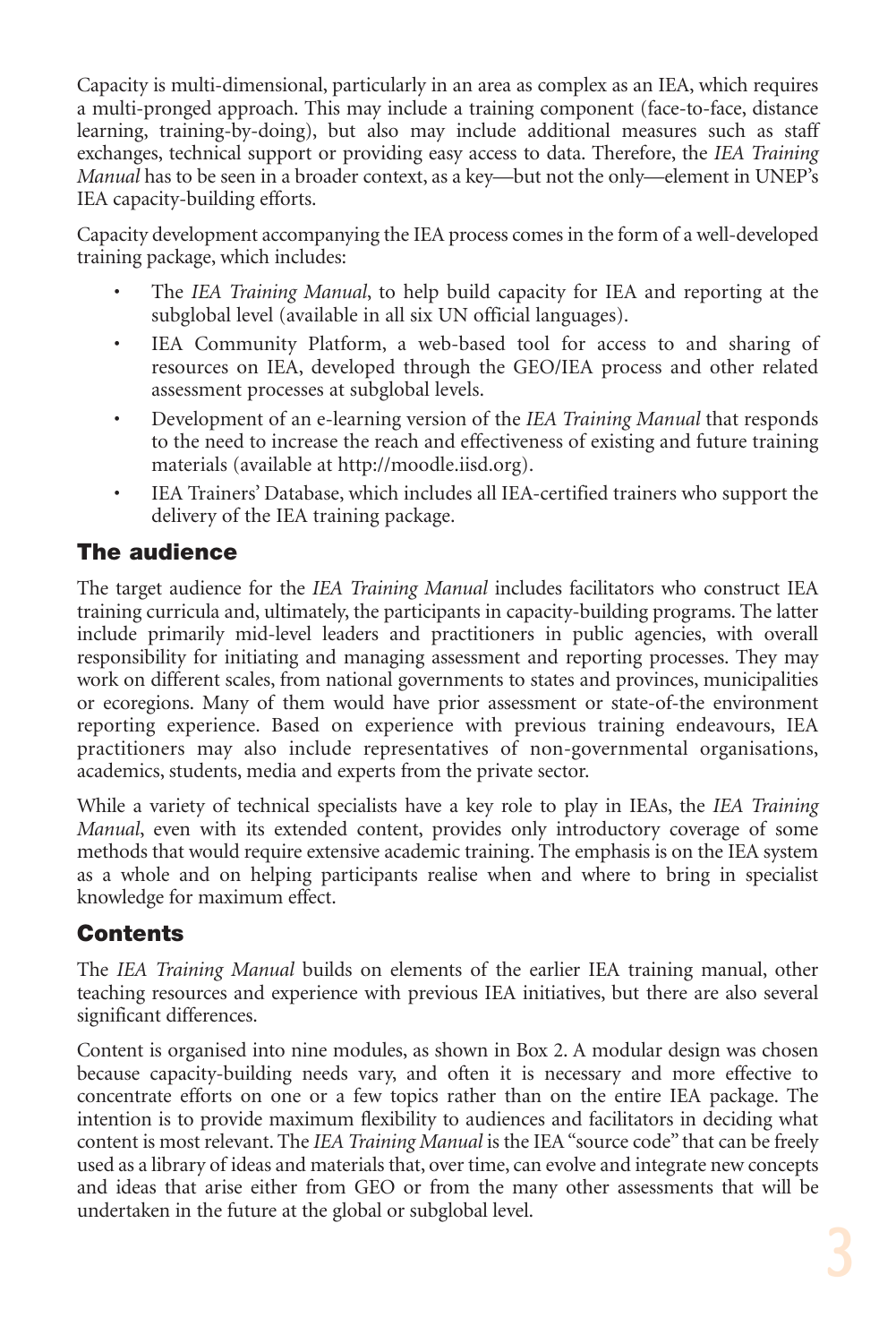### *Box 2: IEA Training Manual*

| VOLUME 1: Core methodological modules                                                                          |
|----------------------------------------------------------------------------------------------------------------|
| Module 1: The GEO approach to<br>integrated environmental assessment                                           |
| Module 2: National IEA process<br>design and organisation                                                      |
| Module 3: Developing an impact<br>strategy for your IEA                                                        |
| Module 4: Monitoring, data and<br>indicators                                                                   |
| Module 5: Integrated analysis of<br>environmental trends and policies                                          |
| Module 6: Scenario development and<br>analysis                                                                 |
| Module 7: Creating communication<br>outputs from the assessment                                                |
| Module 8: Improving the IEA<br>process and increasing impact<br>through monitoring, evaluation and<br>learning |
| <b>VOLUME 2: Thematic module</b>                                                                               |
| Module 4: Vulnershility and Impact                                                                             |

Module A: Vulnerability and Impact assessment for Adaptation to Climate Change (VIA)

The modules take participants through the IEA process, essentially treating IEA as an *institution* that organisations in charge of assessment and reporting processes need to build. This will take the reader through questions related to setting up a process and securing the mandate to build an impact strategy, carry out the actual assessment, prepare information products and close the loop by reflecting on lessons learned throughout the process.

Thematic modules that will provide guidance for IEAs focused on a particular scale, sector or issue are being developed and will represent Volume 2 of the training manual. The first currently available thematic module is focused on vulnerability assessment and adaptation to climate change. This module is based on the IEA methodology and integrates the perspectives of vulnerability and impact assessments to explore adaptation responses.

Each module is accompanied by a set of PowerPoint slides on a CD, along with sample agendas that are intended to help course designers construct and run sessions of an

overview or comprehensive nature, or somewhere in-between. Course designers are encouraged to modify and enrich the slide decks with regional case studies and other, more locally relevant information.

## **Course design and delivery**

Generally, a course based on the entire *IEA Training Manual* will *not* be offered (that is, all modules in full detail), as it would require much more time in one block than a typical participant could devote to the program. The modules are cross-referenced and are designed to be delivered as individual modules or as a package. As a result, some key graphics and concepts repeat across modules.

Figure 1 illustrates the relationship between the *IEA Training Manual* and the participant workbook. A participant workbook is a customised set of training materials based on the *IEA Training Manual*, selected by the facilitator and possibly enriched with regional case studies. A participant workbook includes detailed agendas, core content and PowerPoint slides for delivery of the modules. Other modules not covered need not be included. Most course participants thus do not receive the entire *IEA Training Manual*, only the sections selected by the facilitator.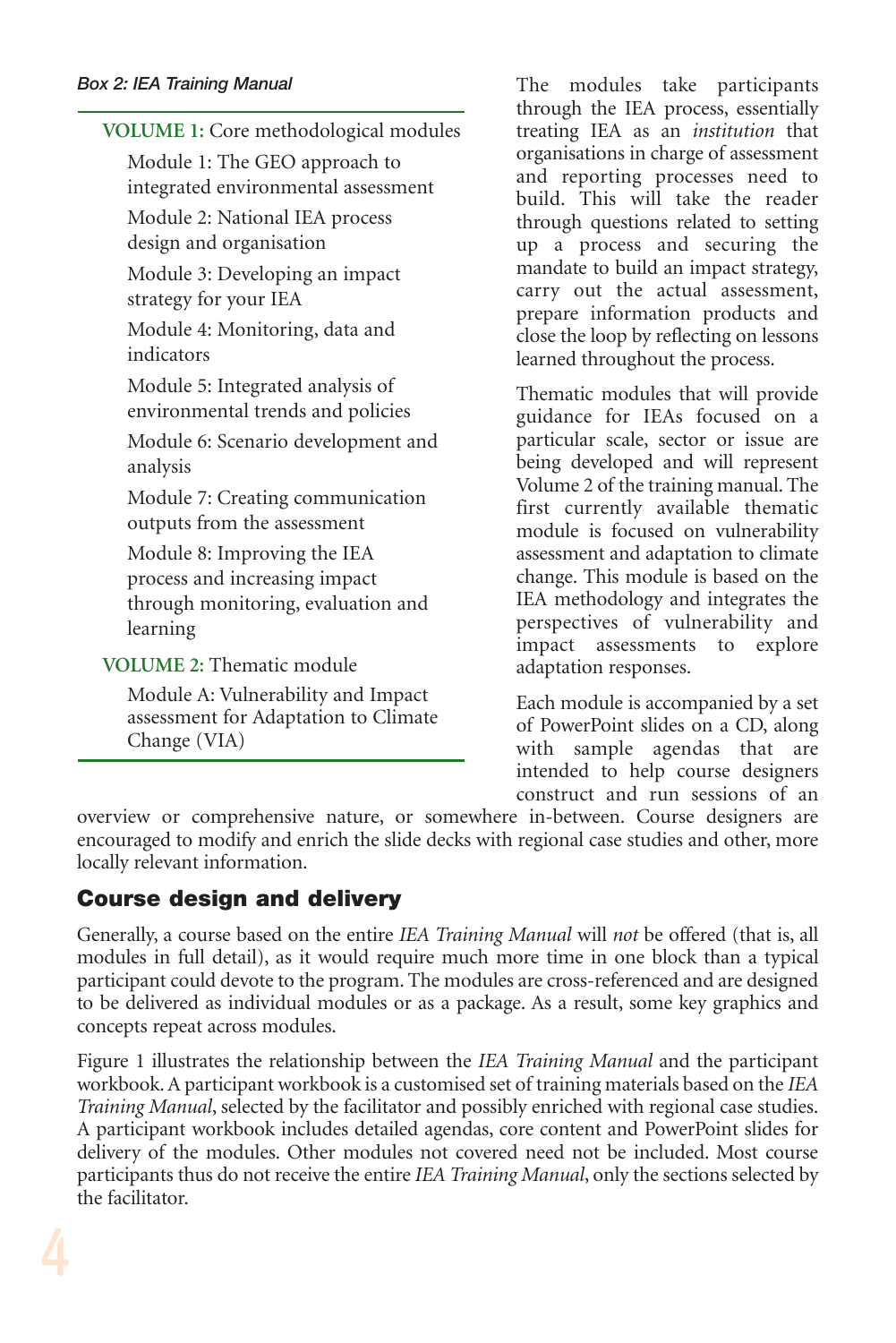#### *Figure 1: The relationship between the training manual and the participant workbook*



Effective IEA capacity building, as emphasised by some of the criteria shown in Box 1, should be an interactive process. The modules, therefore, are set up to include a series of didactic elements:

- Concept presentations
- Discussion questions in breakout groups or plenary sessions
- Case studies
- Role plays
- Problem-solving group exercises
- Plenary sessions at the end of the days to review key lessons learned and any outstanding questions and to explore concrete opportunities for practical application of the topics covered

In some cases the facilitator may ask participants to read selected papers prior to or during the workshop.

Included with the sample agendas and PowerPoint slides is a guide for interactive course design and delivery.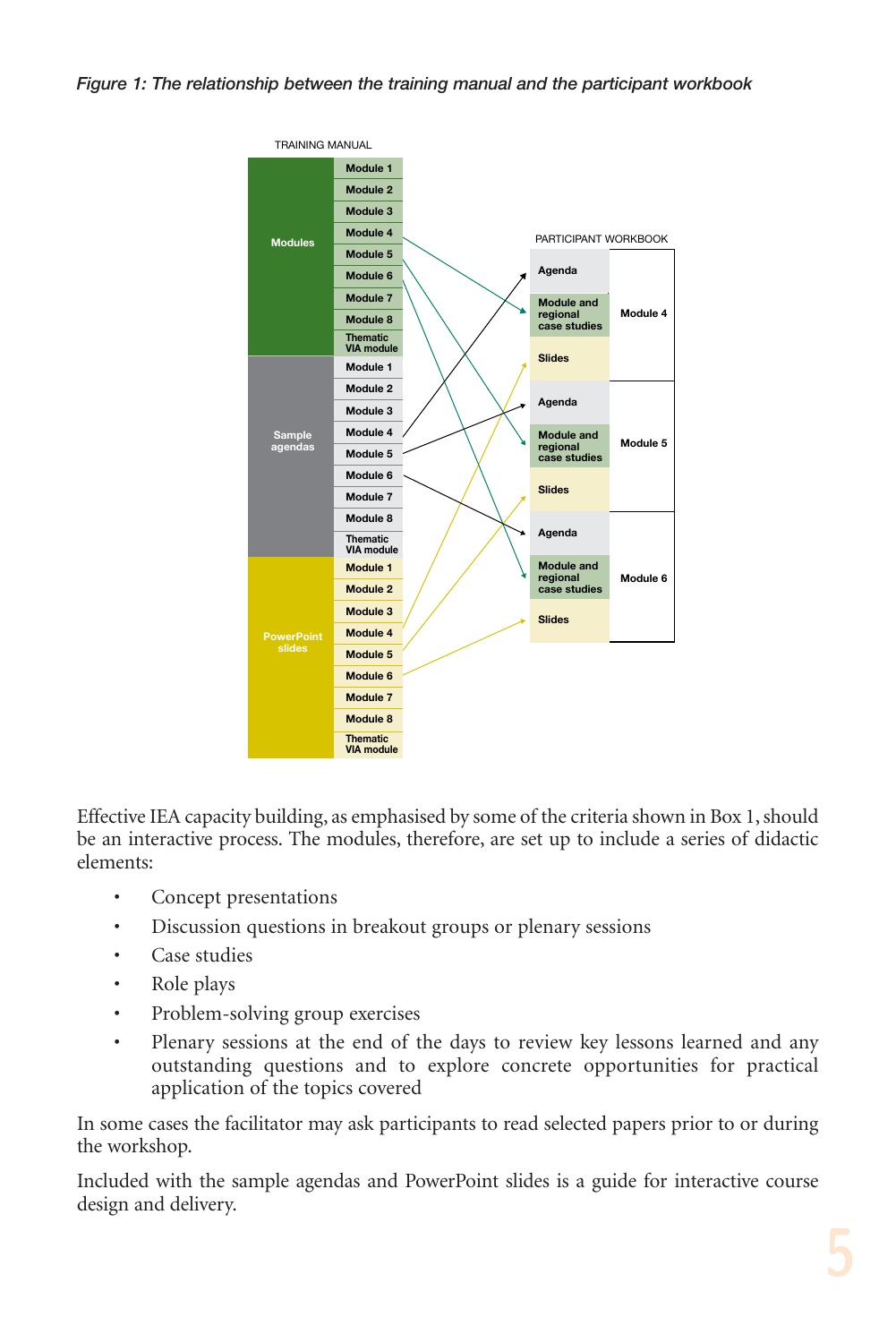The margins of each module contain symbols for the facilitator and participants to more readily identify discussion questions, participatory exercises and information for which a specific PowerPoint slide has been created.



Course facilitators should formally and informally gather participant feedback throughout a course. In order to help the process, a sample evaluation form is included on the CD for daily and overall course evaluations.

## **Module 1 Overview: The GEO Approach to Integrated Environmental Assessment**

#### **Module 1 Content**

- UNEP assessment mandate
- GEO rationale and IEA framework
- The GEO process
- The GEO-4 process
- GEO products
- Assessment and reporting related to IEA

Module 1 introduces the IEA and reporting process based on the GEO of UNEP. It demonstrates that the IEA approach is an effective way of developing policy-relevant recommendations about the state of the environment and its interaction with human development.

The module describes UNEP, its mandate to keep the global environment under review and how the GEO process fulfils this mandate. The goal of the GEO process is to ensure that environmental problems and significant emerging issues receive appropriate, adequate and timely consideration by governments and other stakeholders. As part of the GEO initiative, UNEP helps practitioners learn how to carry out integrated environmental assessments at regional and national levels.

IEA undertakes a critical, objective evaluation and analysis of data and information designed to support decision-making. It applies expert judgment to existing knowledge to provide scientifically credible answers to policy-relevant questions, indicating, where possible, the level of confidence. IEA provides a participatory, structured approach to linking knowledge and action. Over time, GEO has developed an increasingly integrated approach to environmental assessment and reporting. It asks the questions shown in Figure 2.

For GEO-1, GEO-2000 and GEO-3, UNEP's IEA was carried out using the DPSIR (drivers, pressures, state, impacts, response) framework. In GEO-4 the conceptual framework has been modified. Module 1 describes the differences between this new framework and the original DPSIR framework.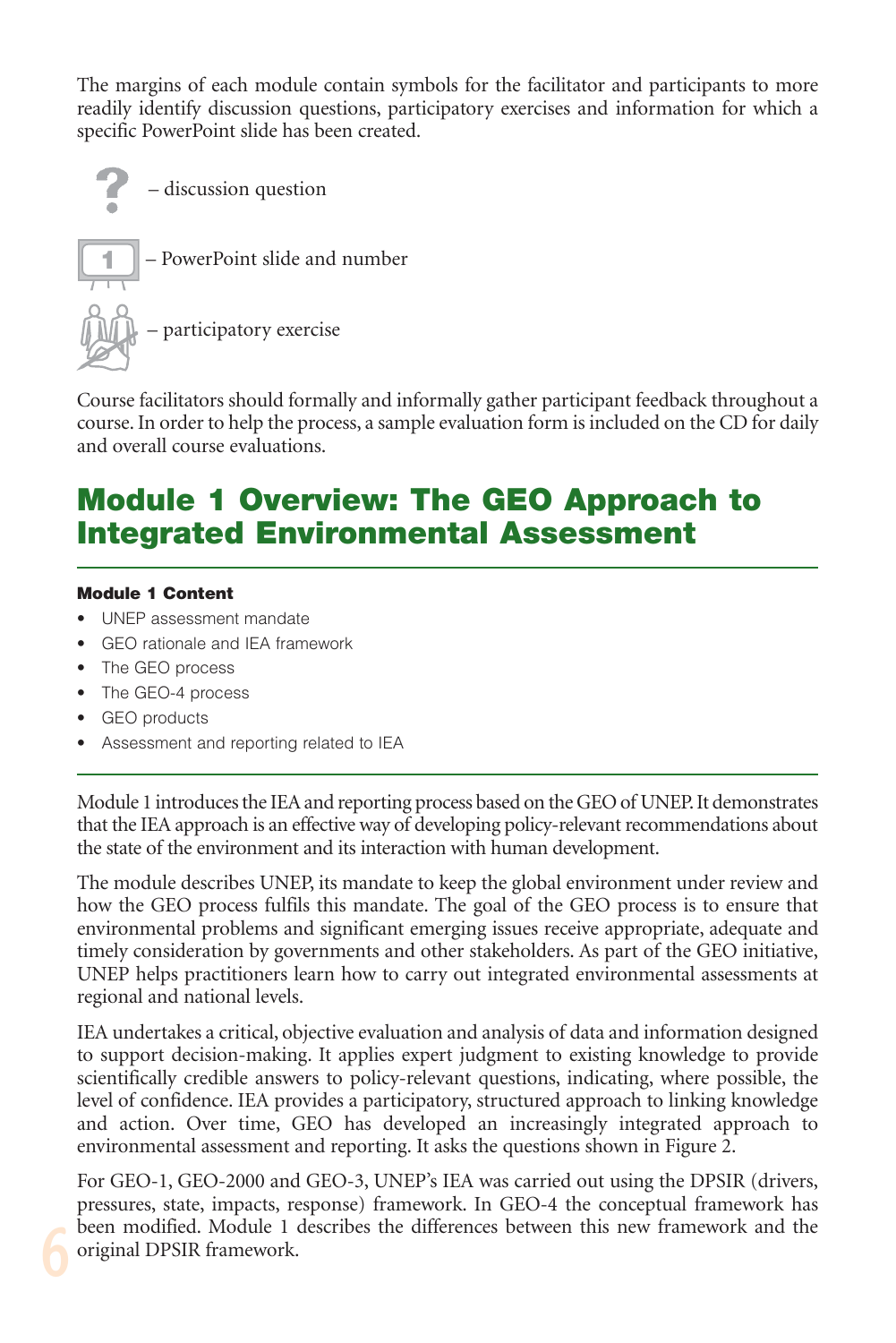GEO products include:

- Global assessments (GEO-1, GEO-2000 and GEO-3)
- Regional and subregional reports
- Technical reports
- Educational products





The module concludes by providing examples of three subglobal GEO assessments: the Africa Environment Outlook (a regional assessment); the Bhutan national environmental assessment and the assessment carried out for Mexico City. These examples show how the processes started and were carried out, their main results and how they have been followed up.

## **Module 2 Overview: National IEA Process**

#### **Module 2 Content**

- IEA process features
- Overview of the IEA process
	- Objectives and importance
	- Basic conditions for initiating an IEA process
	- General structure of the IEA process
	- The role of participation in the IEA process
	- Stages of the IEA process

IEA is a way of analysing and communicating environment-society interactions.<sup>3</sup> A national IEA is complex and dynamic, and it requires careful planning. Module 2 provides the rationale for and describes the process, gives advice on the allocation of resources, and explains the stages involved in setting up and implementing a GEO-based IEA (see Figure 3). The user's role in participating or managing the IEA process is explained, along with how other modules in the training manual fit into that role.

<sup>3</sup> For more details regarding GEO and the integrated environmental assessment, see Modules 1 and 5.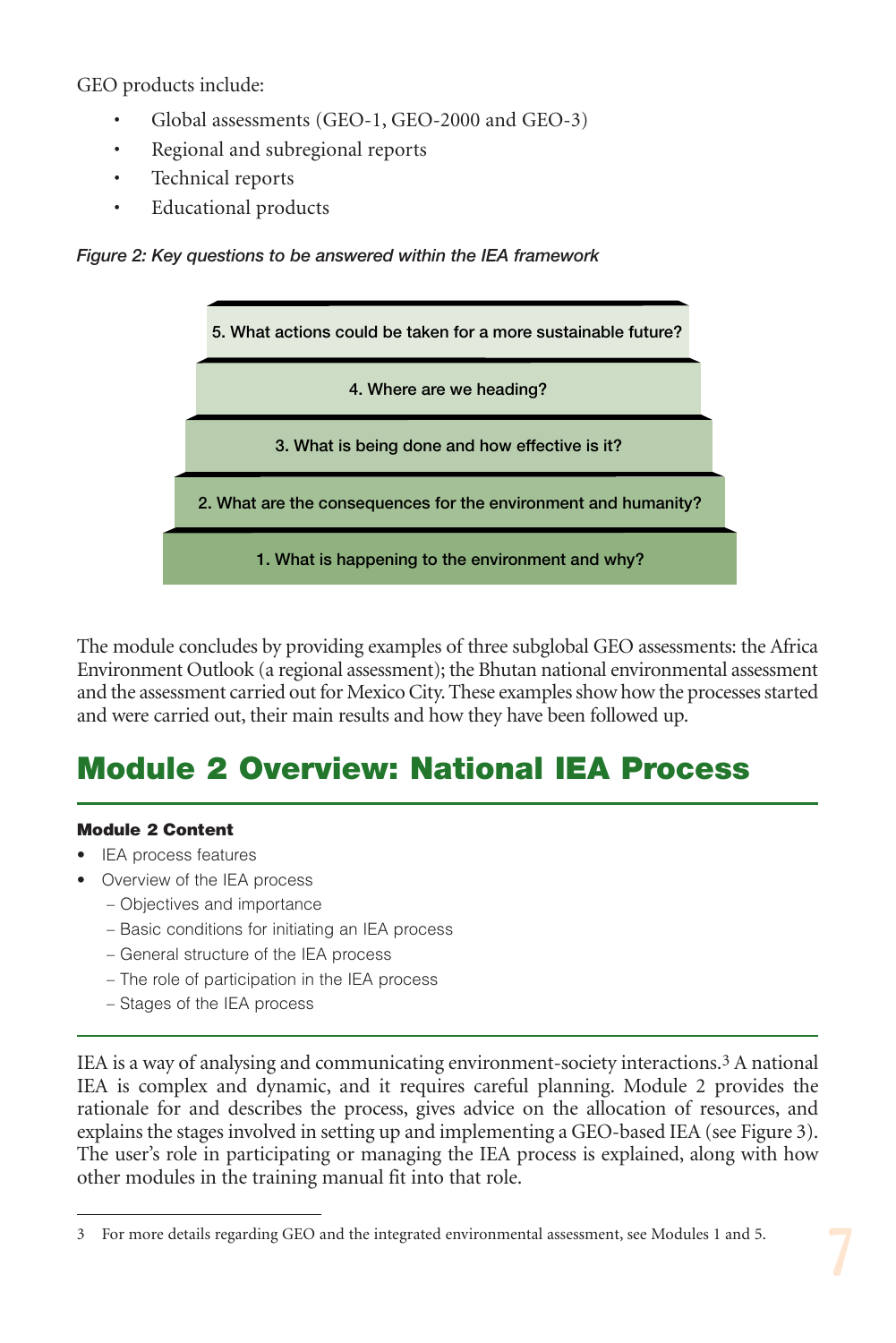#### *Figure 3: Stages of the subglobal IEA process. For more information, see Module 2.*

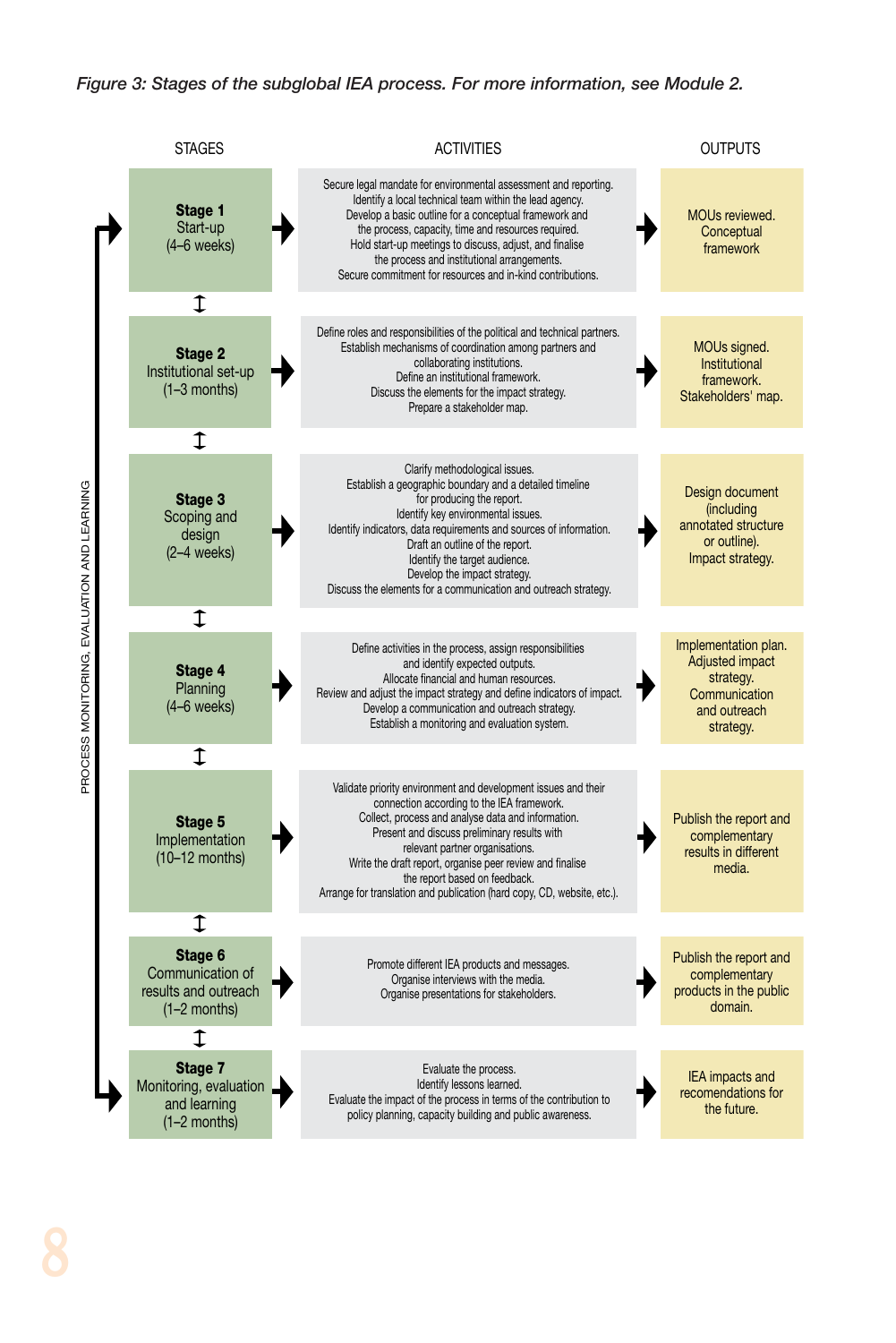Module 2 is useful not only for IEA managers but also for professionals in private or public sectors who are responsible for conducting environmental assessments in an integrated and participatory manner.

Module 2 will describe the following aspects of the IEA process:

- Securing institutional commitment
- Identification of stakeholders and definition of their roles
- Instruments for conducting the process
- Allocation of required resources (time, human, financial)
- Interactive process design and its benefits

A key feature of IEAs is the participation and interaction of different experts and stakeholders. This module will show how to identify relevant stakeholders and their roles. Additionally, it outlines approaches for participation, which will enhance the capacities of the stakeholders to lead similar processes elsewhere.

## **Module 3 Overview: Developing an Impact Strategy for your Integrated Environmental Assessment**

### **Module 3 Content**

- Understanding impact
	- What is an impact strategy?
	- When do you prepare an impact strategy, and who is responsible for it?
	- Why do you need an impact strategy?
	- Understanding issue attention cycles
- Model for an impact strategy
	- Attributes of impact strategies and traditional communications activities
	- Steps in building an impact strategy
	- Case studies of assessments that had impact

Module 3 focuses on methods to position and deliver a national IEA so that it can have real impact on environmental policy and practice, not only at the national level, but also at a regional level.

## **Why bother with developing an impact strategy?**

In 1997 David Shenk coined the phrase "data smog," referring to the over 3,000 information messages an average person in the United States received on a daily basis.4 Imagine now, 10 years later, the volume of information the average person must process, and what decisionmakers must sort through each day. Simply providing yet another report to your senior bureaucrats and political leaders won't be enough to ensure they read your findings, let alone act upon them.

<sup>4</sup> Shenk, D. (1997). *Data smog: Surviving the information glut*. New York: HarperCollins.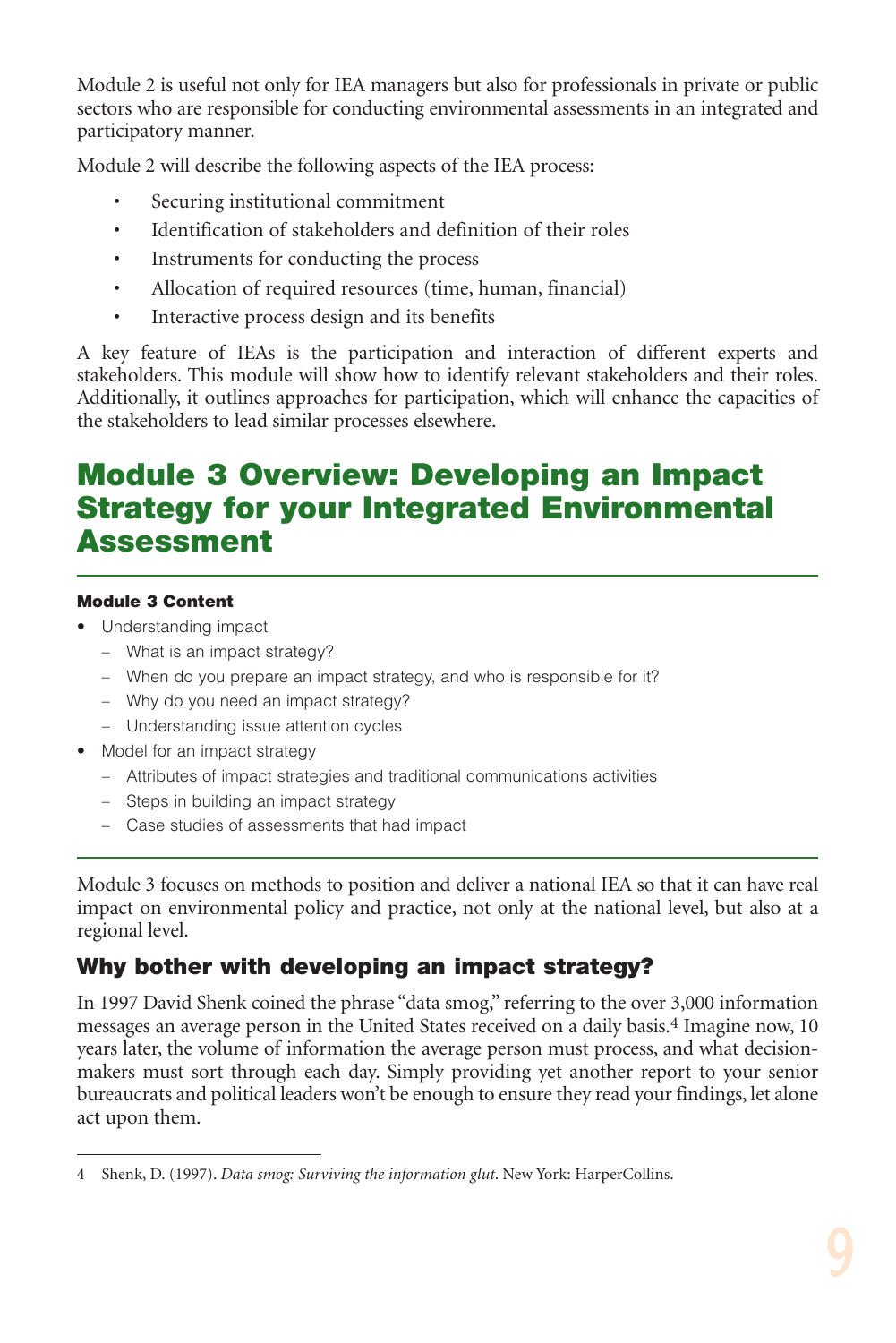Module 3 describes the steps to engage the right people to respond to your work. This impact process takes time and involves a real emphasis on being clear and strategic in identifying the changes that should occur as a result of your assessment. The process focuses on building relationships with key people, finding out what they know already and what they need to know. That understanding is the basis to seek out and create the opportunities to get your messages across, generate dialogue, and gain the attention and support of those who may have appeared unresponsive to your work in the past.

The primary output of this module should be an outline of an impact strategy for the IEA report. At the end of this module you will have a good understanding of how to have a real impact on decision-making.





<sup>5</sup> Source: International Institute for Sustainable Development (IISD). (2004). *Securing influence and impact*. Winnipeg: IISD.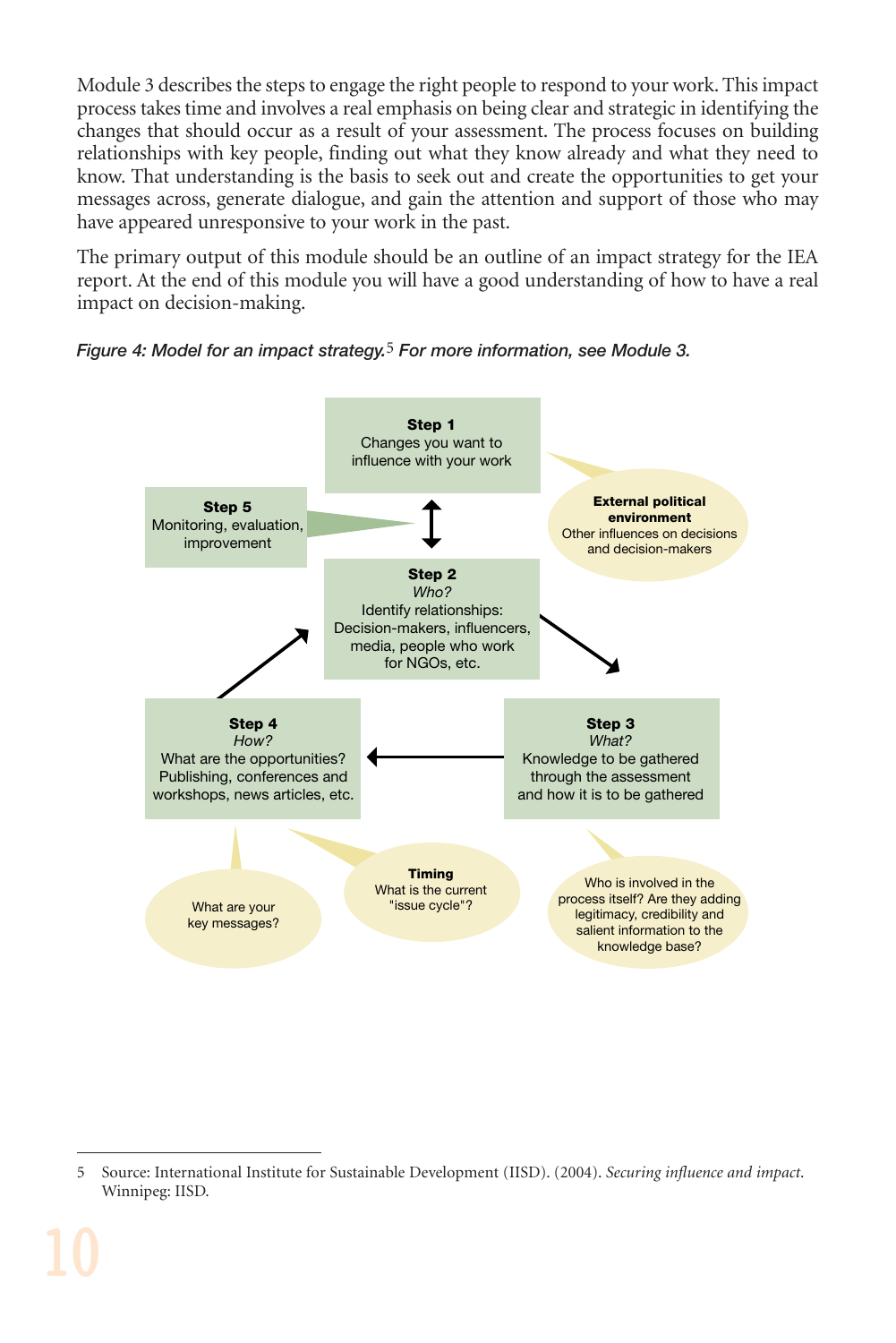## **Module 4 Overview: Monitoring, Data and Indicators**

#### **Module 4 Content**

- Developing data for integrated environmental assessment
- Information systems
	- Data
	- Monitoring and data collection of environmental trends and conditions
	- Data compilation
	- GEO Data Portal
- Indicators and indices
- Data analysis
	- Non-spatial analysis
	- Spatial analysis

A steady increase in reporting on environmental trends and performance during the past decade reflects the need to strengthen the evidence base for policy-making. Despite efforts to compile and analyse environmental information more systematically, important data gaps remain. Interest in fine-tuning monitoring and data-collection systems to reflect the real needs of society and decision-makers is now part of the mainstream.

Module 4 addresses how to collect, process, store and analyse data, with a particular focus on spatial data collection and the GEO Data Portal.

With data in hand, the next step will be to convert the data so it can be used in decisionmaking. Indicators and indices help us package data into a form that speaks to a relevant policy issue (see Figure 5). The module offers the basic building blocks of indicators and indices, including frameworks, selection criteria and elements of a participatory indicatorselection process. It also provides examples of indicators, including the GEO core indicator set.

Once you have developed indicators, you will need to derive meaning from them. What trends, correlations or spatial relationships do the data reveal? To answer these questions, it is important to be familiar with various non-spatial and spatial analysis techniques.

Reliable data and appropriate indicators are critical to the process, because poor information can lead to poor decisions. At the same time, information needs to speak to the intended audience in a relevant way. Otherwise, the most well-developed indicators could have limited impact.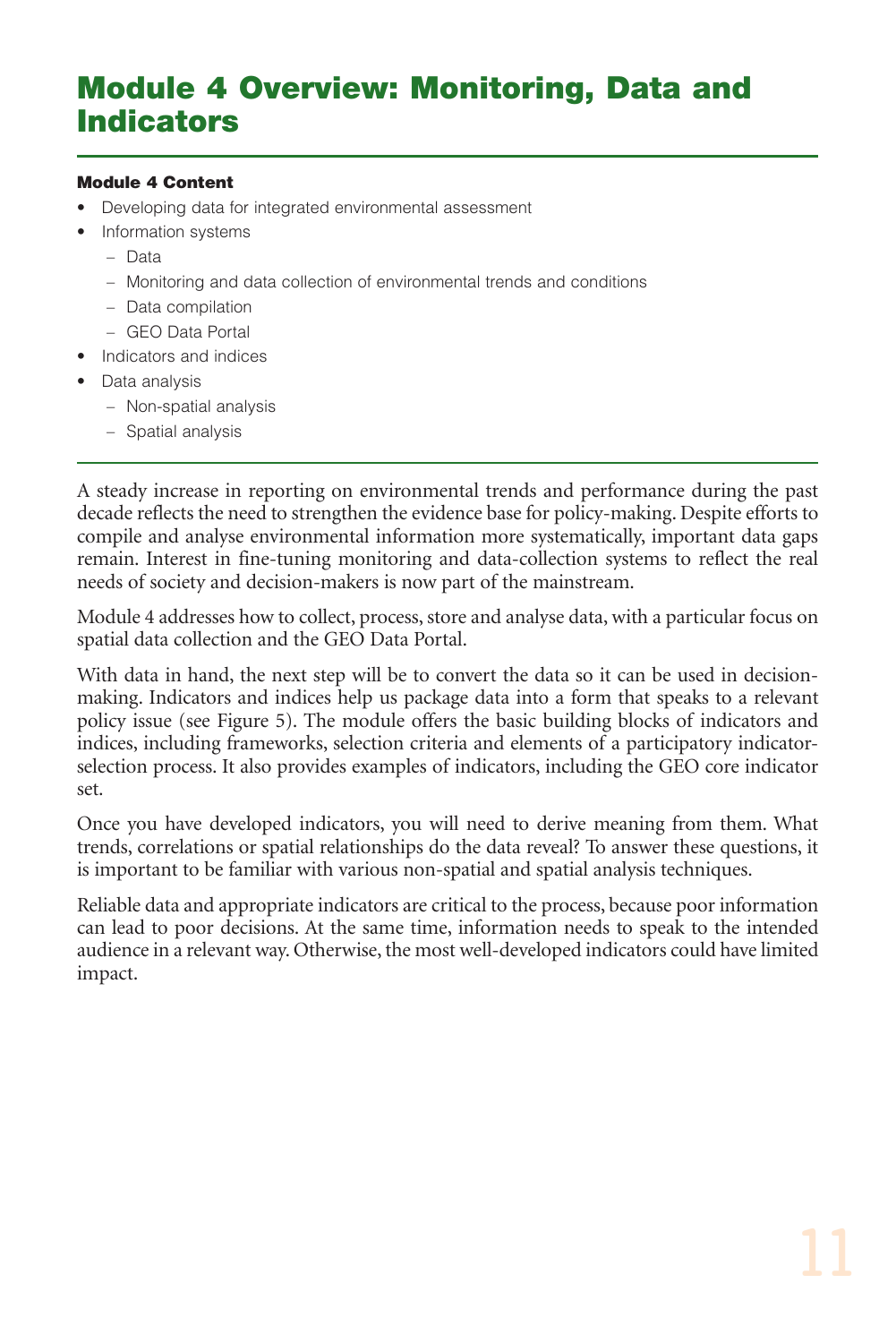*Figure 5: Relationship among data, indicators and indices.*6 *For more information, see Module 4.*



<sup>6</sup> Source: Adapted from Braat, L. (1991). The predictive meaning of sustainability indicators. Pp. 57–70 in O. Kuik and H. Verbruggen (Eds.). *In search of indicators of sustainable development*. Dordrecht: Kluwer Academic Publishers.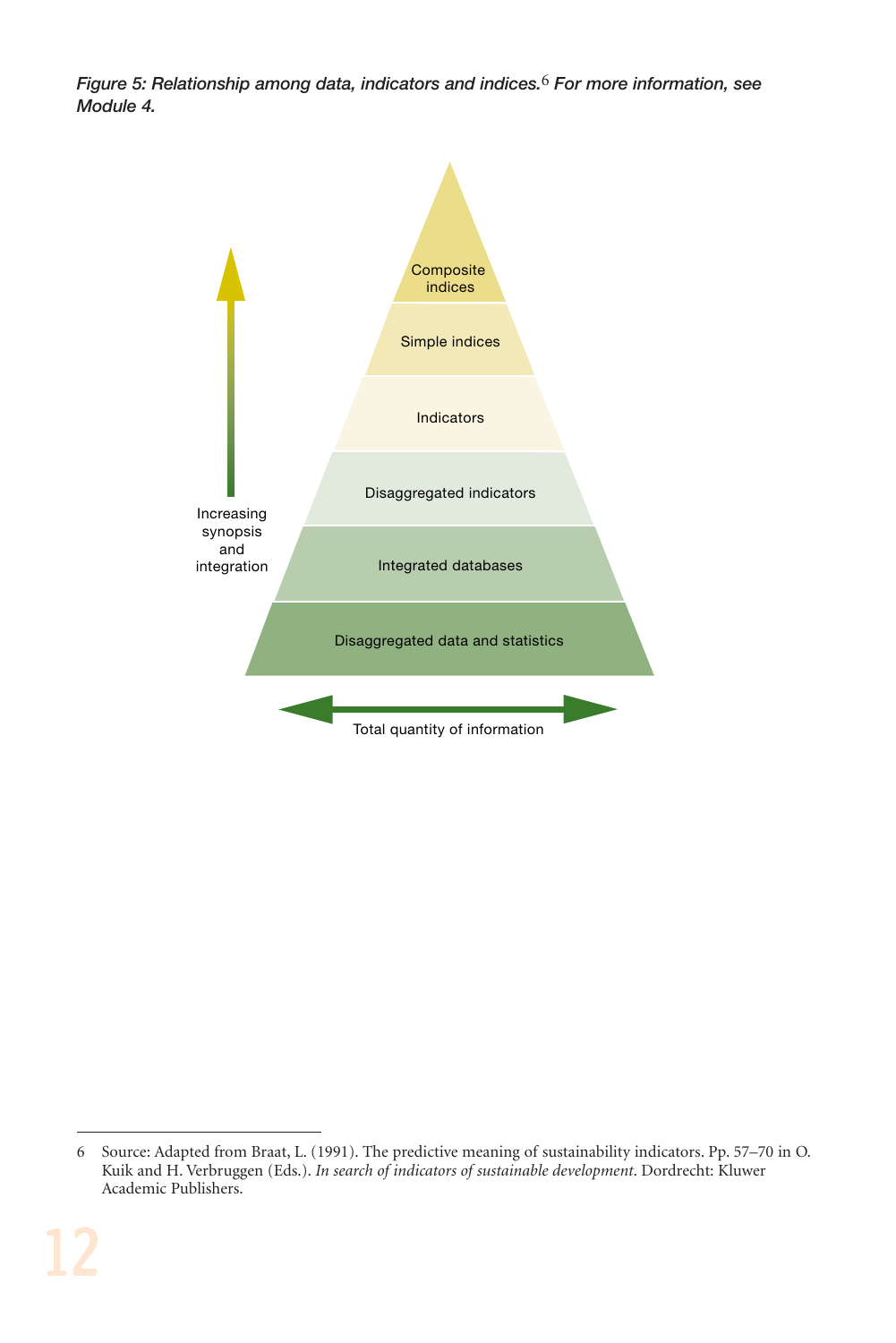## **Module 5 Overview: Integrated Analysis of Environmental Trends and Policies**

### **Module 5 Content**

- Spatial, temporal and thematic context
- Analytic framework for state-of-the-environment and policy analysis
- Step 1: What is happening to the environment and why?
- Step 2: What are the consequences for the environment and humanity?
- Step 3: What is being done and how effective is it?

Integrated analysis of environmental trends and policies is core to IEA. The integrated analysis described in Module 5 helps answer the following three questions:

- 1. What is happening to the environment and why?
- 2. What are the consequences for the environment and humanity?
- 3. What is being done and how effective is it?

Using the GEO-4 analytic approach to the DPSIR framework (see Figure 6), Module 5 walks you through IEA, starting with an assessment of the state and trends of various aspects of the environment. The DPSIR framework will help you understand the direct pressures on the environment from human activities and natural processes, and also the higher-level drivers of these pressures via human development. Through this analysis you will see that changes in the state of the environment lead to impacts on specific ecosystem services, which can affect human well-being. In order to assess the effectiveness of society's responses to these problems, IEA analyses policies directed at the mitigation and restoration of the environment and adaptation by humans to the environmental impacts that do take place.

You will see in Module 5 that the above analysis is a participatory process leveraging the array of perspectives offered by stakeholders. This process includes identifying priority environmental and sustainability issues, specific indicators representing these issues and relevant policy targets for their improvement.

In the analysis of impacts, Module 5 goes beyond what was conveyed in the earlier IEA training manual. Insights are also gleaned from the Millennium Ecosystem Assessment on how changes in the state of the environment can impact the services provided by ecosystems and how changes in these services impact human well-being. The module provides a glimpse into the emerging field of environmental valuation, which provides advanced techniques for quantifying the economic costs and benefits of changes in ecosystem services and human well-being.

The analysis of policy responses focuses on identifying existing policies and analysing them for their effects and their effectiveness. This involves the following steps:

- a. Understanding the issue to see what is happening to the environment and why, and how this is impacting human well-being and the economy.
- b. Conducting a policy-instrument scan to identify the mix of policies influencing the environmental issue and how effective the mix has been.
- c. Performing a policy gap-and-coherence analysis to determine if relevant policies are in place and are focused on the most important drivers and pressures.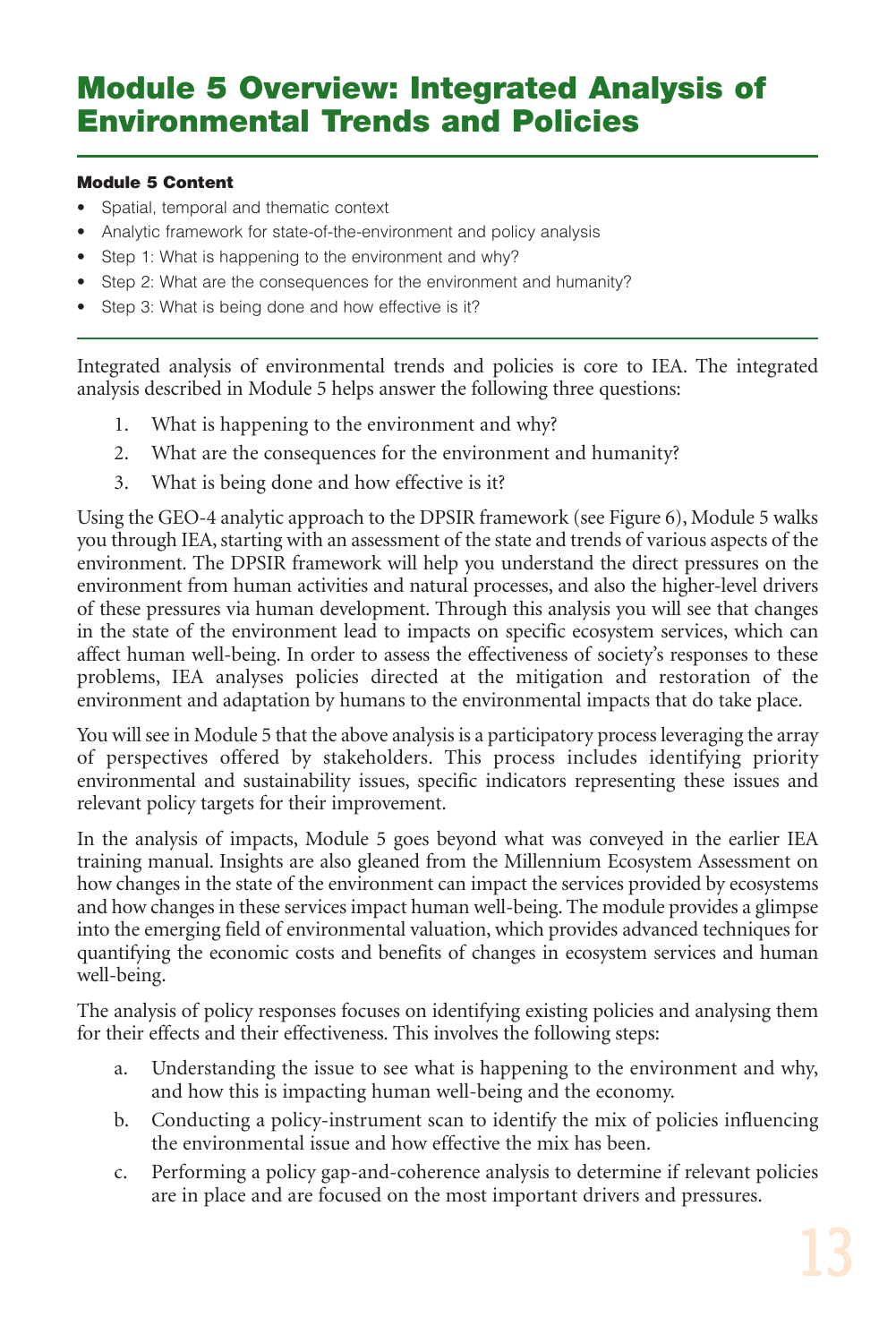*Figure 6: Simplified analytic framework for integrated environmental assessment and reporting. For more information, see Module 5.*

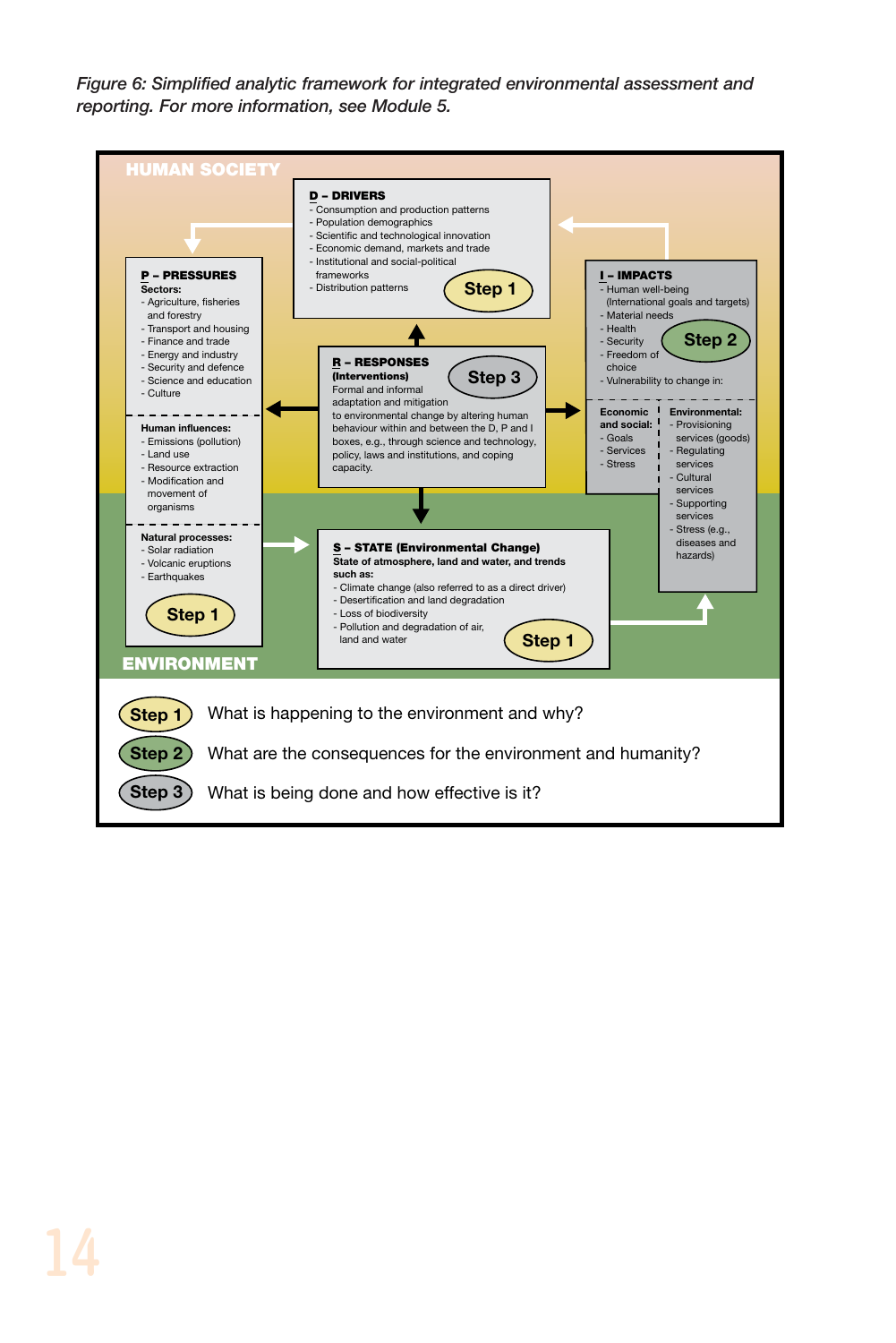#### **Module 6 Content**

- What is a scenario?
- A very short history of scenario development
- Examples of scenario exercises
- The purpose, process and substance of scenarios and scenario exercises
- Policy analysis
- Developing scenarios: A complete process

Module 6 will help you develop scenarios and analyse them, either in terms of the impact they would have on existing policies or of the kinds of policies that would be needed in order for a particular scenario to unfold. The module provides the basis for an entire process for developing and analysing scenarios.

A scenario is not a prediction of what the future will be. Rather, it is a description of how the future might unfold. Scenarios explore the possible, not just the probable, and challenge users to think beyond conventional wisdom. They support informed action by providing insights into the scope of the possible. They also can illustrate the role of human activities in shaping the future, as well as the links among issues, such as consumption patterns, environmental change and human impacts.

Scenarios were first used formally after World War II as a method for war game analysis. Their value was quickly recognised, and the use of scenarios for a number of other strategicplanning applications developed. Today, scenario development is used in a wide variety of different contexts, ranging from political decision-making to business planning and from global environmental assessments to local community management.

There are hundreds of examples of scenarios developed during the last 30 years or so. A small number are selected in this module to illustrate the range of scenarios that have been developed, from specific country or regional exercises to global visions of the future, covering a range of time frames from 10 to 100 years. The illustrations in this module are the Mont Fleur scenarios for South Africa, the GEO-3 scenarios and the Intergovernmental Panel on Climate Change scenarios.

A range of processes has been used to produce scenarios. We can distinguish among these according to three overarching themes: project goal, process design and scenario content. Goals might include raising awareness, stimulating creative thinking and gaining insight into the way societal processes influence one another. A usual overriding goal is to support decision-making, either directly or indirectly. Process design addresses aspects such as the scope and depth of the analysis, the degree of quantitative and qualitative data used, and choices among stakeholder workshops, expert interviews or desk research. Scenario content focuses on composition of the scenarios (that is, on the variables and dynamics in a scenario and how they interconnect).

While many different processes have been used to develop and analyse scenarios, most involve steps similar to ones used in this module, although emphasis on particular steps varies. Figure 7 shows the steps used in this module.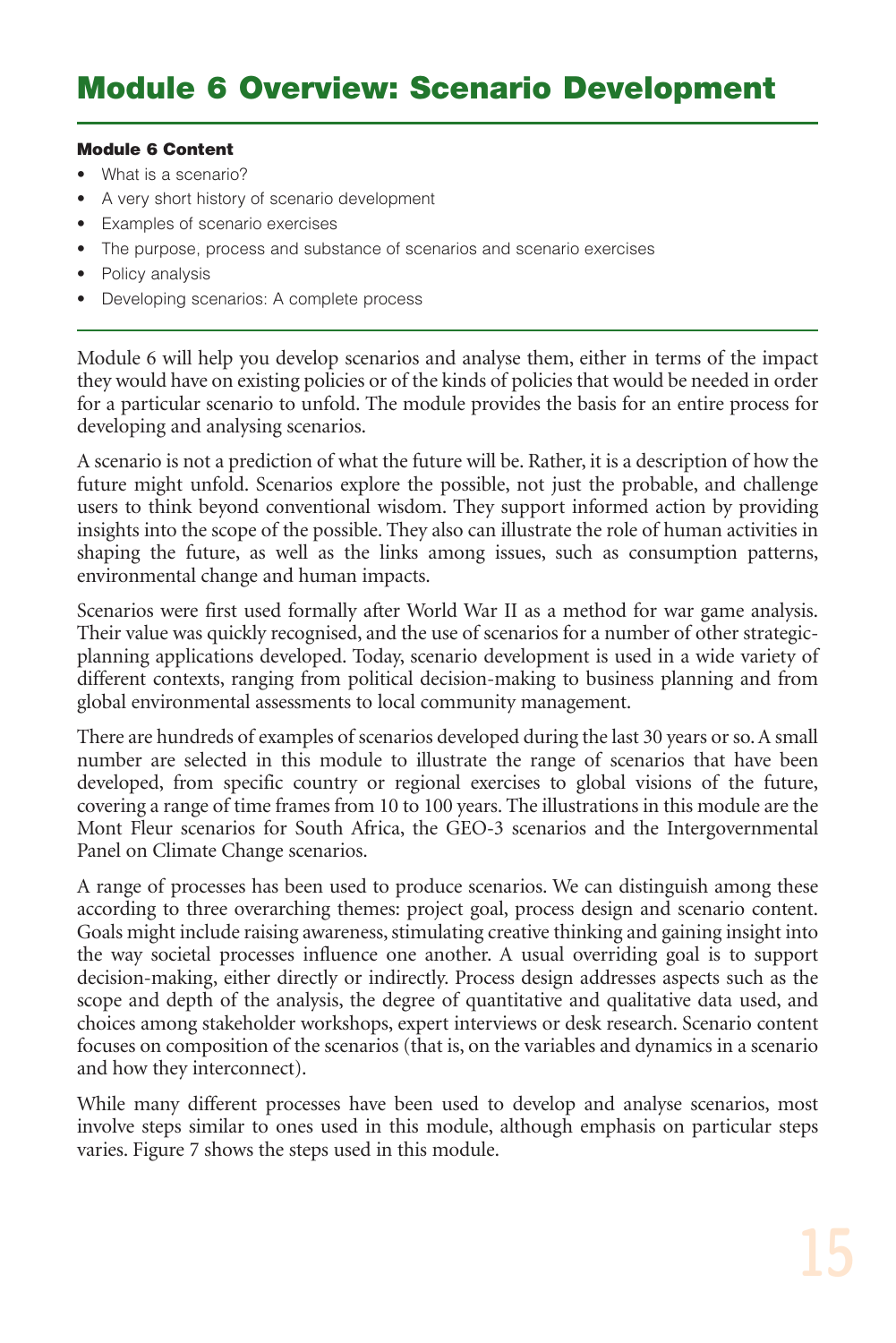*Figure 7. A snapshot of the scenario process. For more information, see Module 6.*



A full scenario process would ideally involve going through each of the above steps. In many cases, however, the scenario development will be nested within an overall IEA and reporting process. Thus, to the extent possible, the scenario development should be pursued in concert with the other components of this process, such as those described in Modules 4 and 5. Furthermore, we often avoid developing completely new scenarios, particularly in a national-scale IEA process. Instead, scenarios at the national level or below are developed based on existing scenarios at a higher level (for example, global and regional scenarios developed for GEO).

GEO-4 considers four plausible futures looking out to the year 2050: Markets First, Policy First, Security First and Sustainability First. These scenarios explore how current social, economic and environmental trends may unfold and the implications for the environment and human well-being. The scenarios are defined by different policy approaches and societal choices. In Markets First, the private sector, with active government support, pursues maximum economic growth as the best path to improve the environment and human wellbeing. Policy First assumes government, with active private and civic sector support, initiates and implements strong policies to improve the environment and human well-being, while still emphasising economic development. In Security First, government and the private sector compete for control in efforts to improve, or at least maintain, human well-being for mainly the rich and powerful in society. Sustainability First presumes that government, civil society and the private sector work collaboratively to improve the environment and human well-being, with a strong emphasis on equity.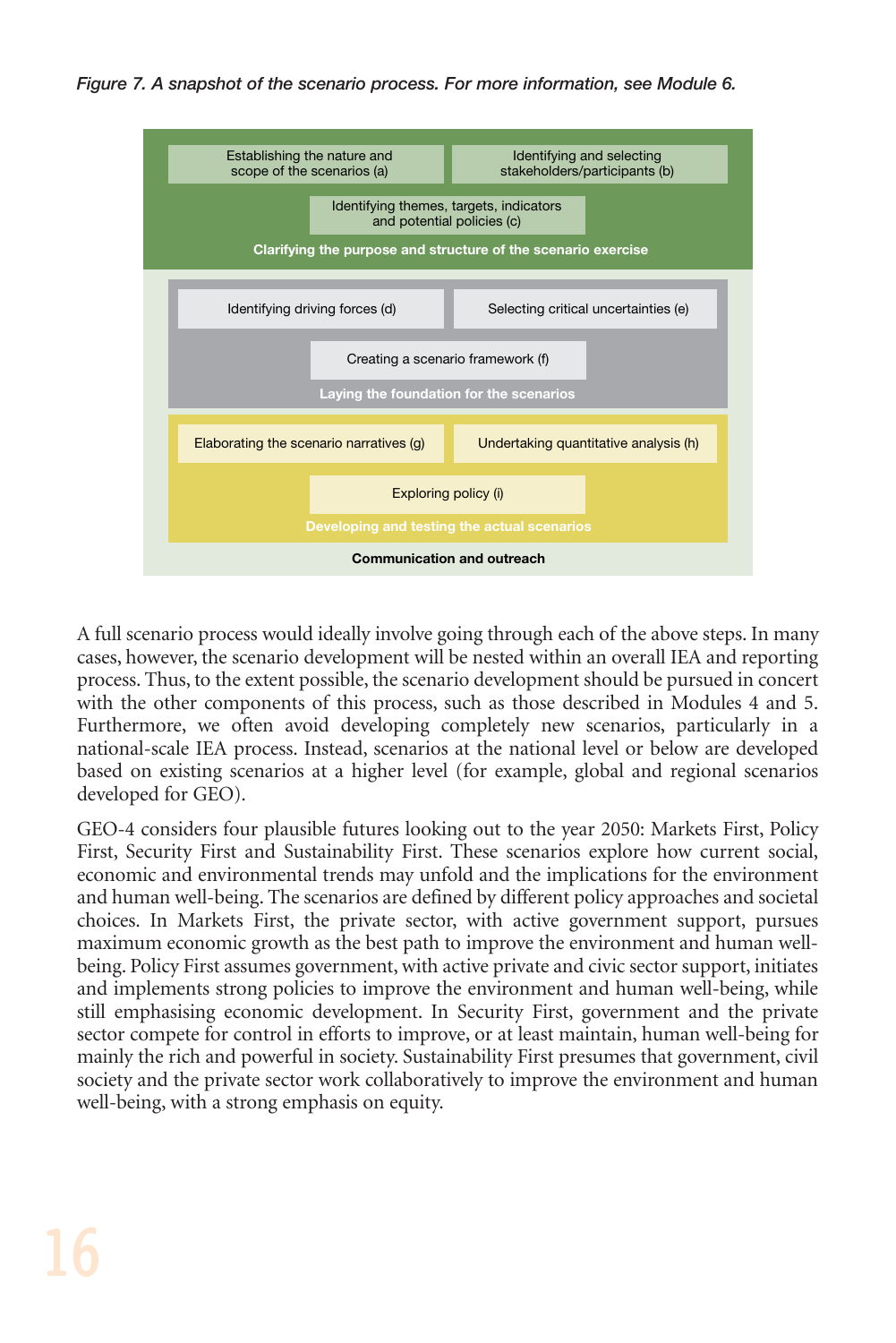## **Module 7 Overview: Creating Communication Outputs from the Assessment**

#### **Module 7 Content**

- Choosing what to produce
	- Target group(s)
	- Content
	- Budget
	- Formats
	- Consider your channels
- How do we do it?
	- Print products
	- Electronic/digital products
	- Visual presentation of data in the IEA
- Reaching out with the outputs of the IEA
	- Dissemination
	- Approach the media
	- Communicating sustainability: Long-term approaches

There are many techniques and products to communicate the results of an IEA. Module 7 guides you through the communication process, showing how to get the messages to the audiences you want to reach.

Before producing the main report and other products, a series of important decisions need to be made. Identify the target audiences to be better able to shape your message and select the right content and, later, the right presentation format. By carefully considering available resources, including budget, you can make better decisions about which products will be most beneficial.

Decide what kinds of information products best suit your message and target audience. Materials can be printed (such as popular reports, flyers, posters and brochures), electronic (for example, websites and CD-ROMs) or visual (such as photos, graphics and maps), and each type has its advantages and disadvantages. Module 7 discusses the strengths and weaknesses of different channels. It also provides guidance on how to go about approaching the media.

In addition to written materials, this module gives concrete suggestions about ways to express your message visually.

Effective production and dissemination require good planning and organisation. You need to evaluate internal and external resources to best meet your needs. Not everything can be produced in-house; often it is best to use external providers for services such as cartography, web design, editing and printing.

Finally, the module provides advice on building long-term communication strategies.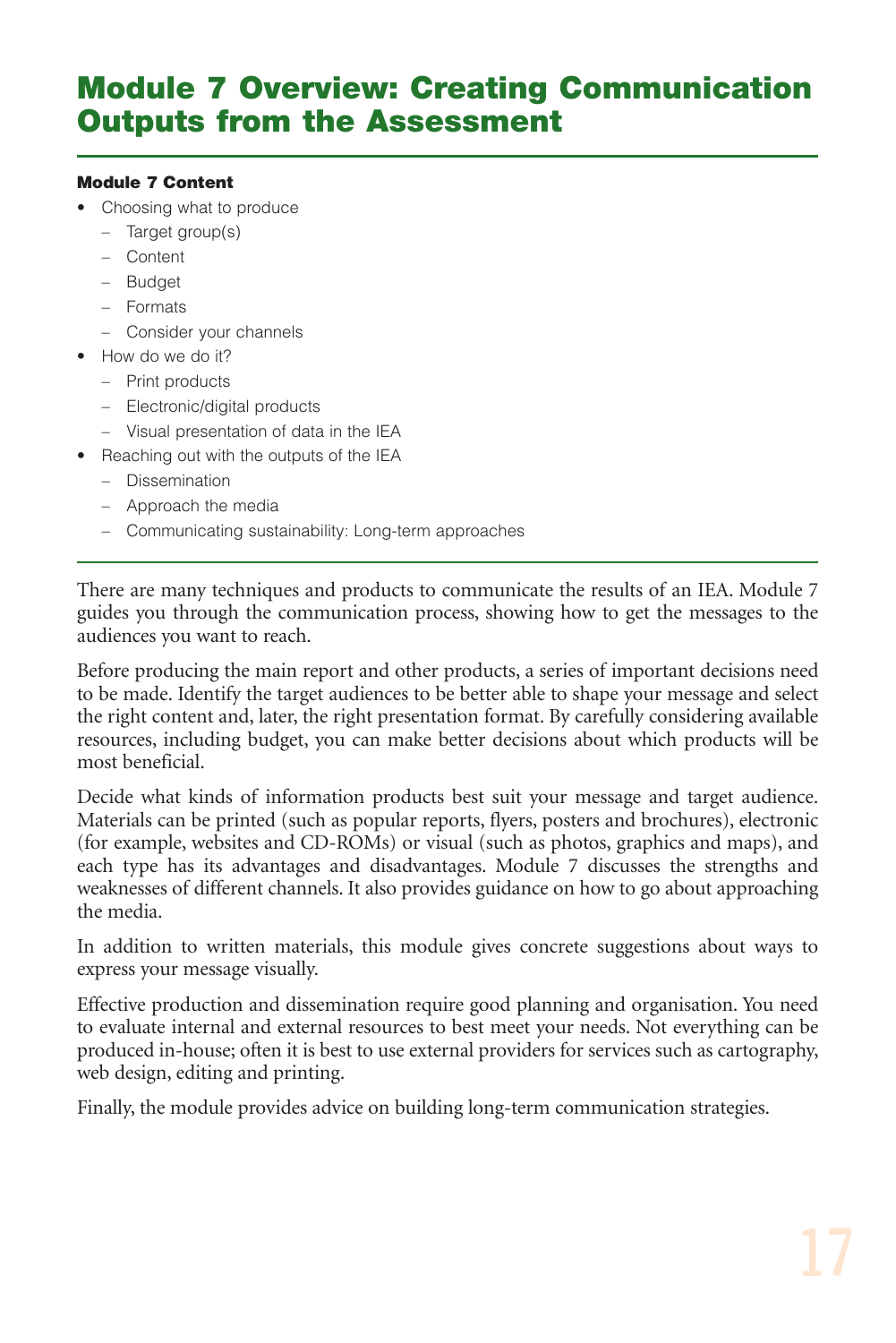The following list summarises common steps in the production of a printed IEA report.

- **Specifications.** Provide rough specifications on the organisation of the publication, its size and your design guidelines. In some cases, provide a dummy report.
- **Contents.** Produce text and choose graphics and pictures. At this stage it is important not to forget any elements such as picture text, references and headings.
- **Translation.** Arrange for translation if needed.
- **Predesign.** It can be useful to test the design in order to be able to make revisions before developing all the contents.
- **Layout.** Wrap all the content in the design chosen.
- **Proofreading.** This is the last chance to make revisions before the report goes to the printer.
- **Test print.** You should always ask for a test print in order to get rid of any last mistakes, correct colours, identify missing elements and so on.
- **Print.** Now your major concern is to make sure the printed report is ready on time, meets quality expectations and is within budget.
- **Quality control.** Quality control should occur throughout the whole production process.

*Figure 8. Covers from a variety of GEO reports.*

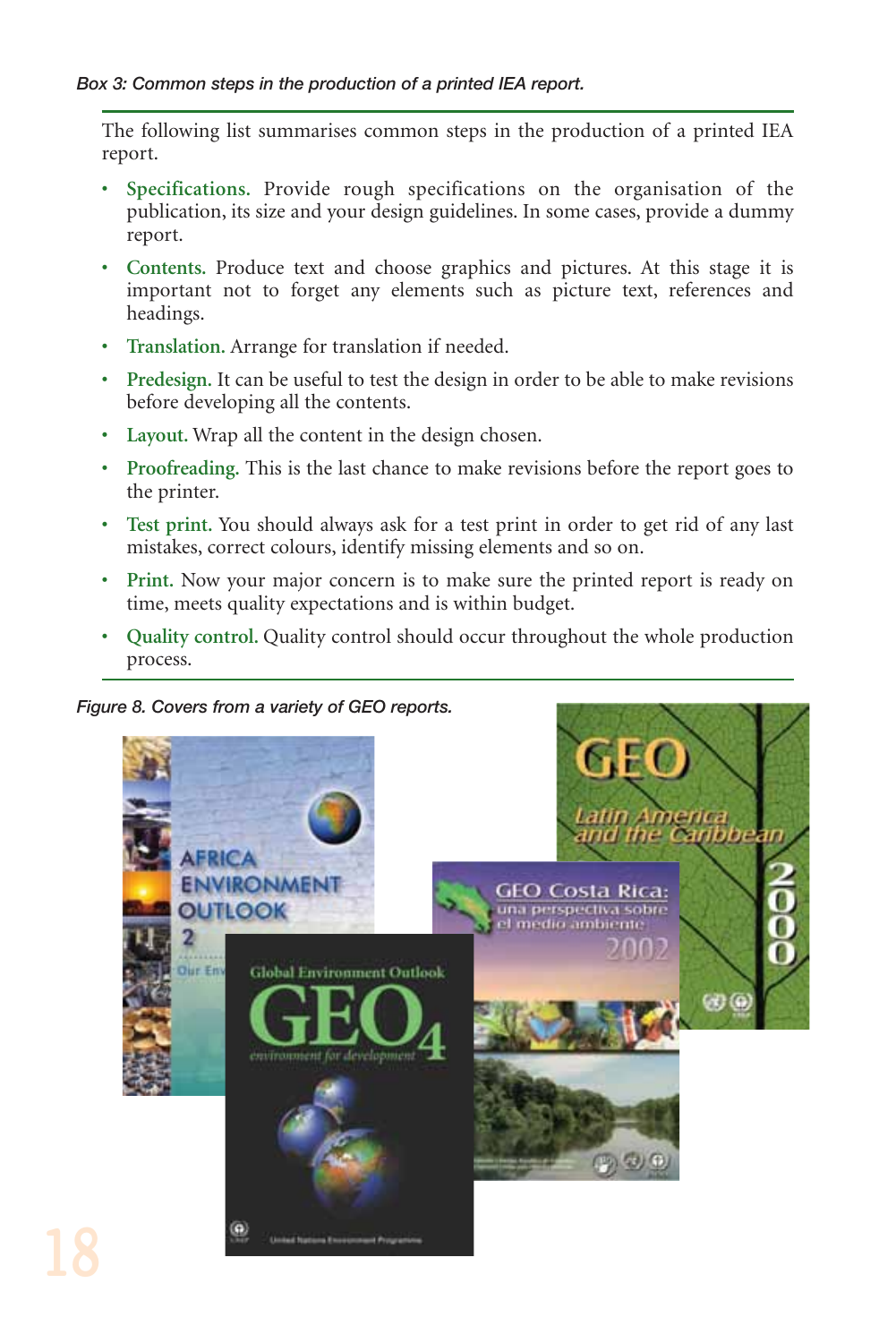## **Module 8 Overview: Improving the IEA Process and Increasing Impact through Monitoring, Evaluation and Learning**

### **Module 8 Content**

- Foundation of effective monitoring and evaluation
- Framework, attributes and measures
- Self-assessment matrix
- Improvement opportunities

How do we know whether an assessment is useful and used, rather than just sitting on a shelf? Module 8 offers tools to help you monitor and evaluate the effectiveness of your IEA.

In Module 8 you will learn to develop a monitoring and evaluation plan, based on seven questions:

- 1. What is the purpose of the evaluation?
- 2. Who will use the evaluation results?
- 3. Who will do the evaluation?
- 4. What evaluation framework is practical?
- 5. What needs to be monitored and evaluated?
- 6. What are the steps to developing a self-assessment matrix?
- 7. How can you use the evaluation to enhance a learning culture that keeps improving your IEA process?

Module 8 promotes an improvement-oriented evaluation that aims to increase the effectiveness of your IEA process by feeding lessons learned into the next cycle. Learning plays a central role. It shapes the monitoring and evaluation process and connects knowledge creation to policy-making.

Module 8 will help you to make sure that your IEA has an evaluation component and will show you a way to design an effective evaluation that keeps improving your IEA process.

As part of designing an effective evaluation, you will develop measures to monitor and evaluate key outcomes from your IEA (see Figure 9), relating to the change statement from your impact strategy and the important relationships you need to manage to achieve impact (see Module 3). You will also develop measures to monitor the timely completion of key activities and outputs of your IEA process, relating to the important knowledge you will generate in your IEA and the opportunities you need to leverage in order to effectively communicate the results of your IEA to your target audiences.

For Module 8, you need to be familiar with the stages for developing an IEA (see Module 2) and your impact strategy (see Module 3).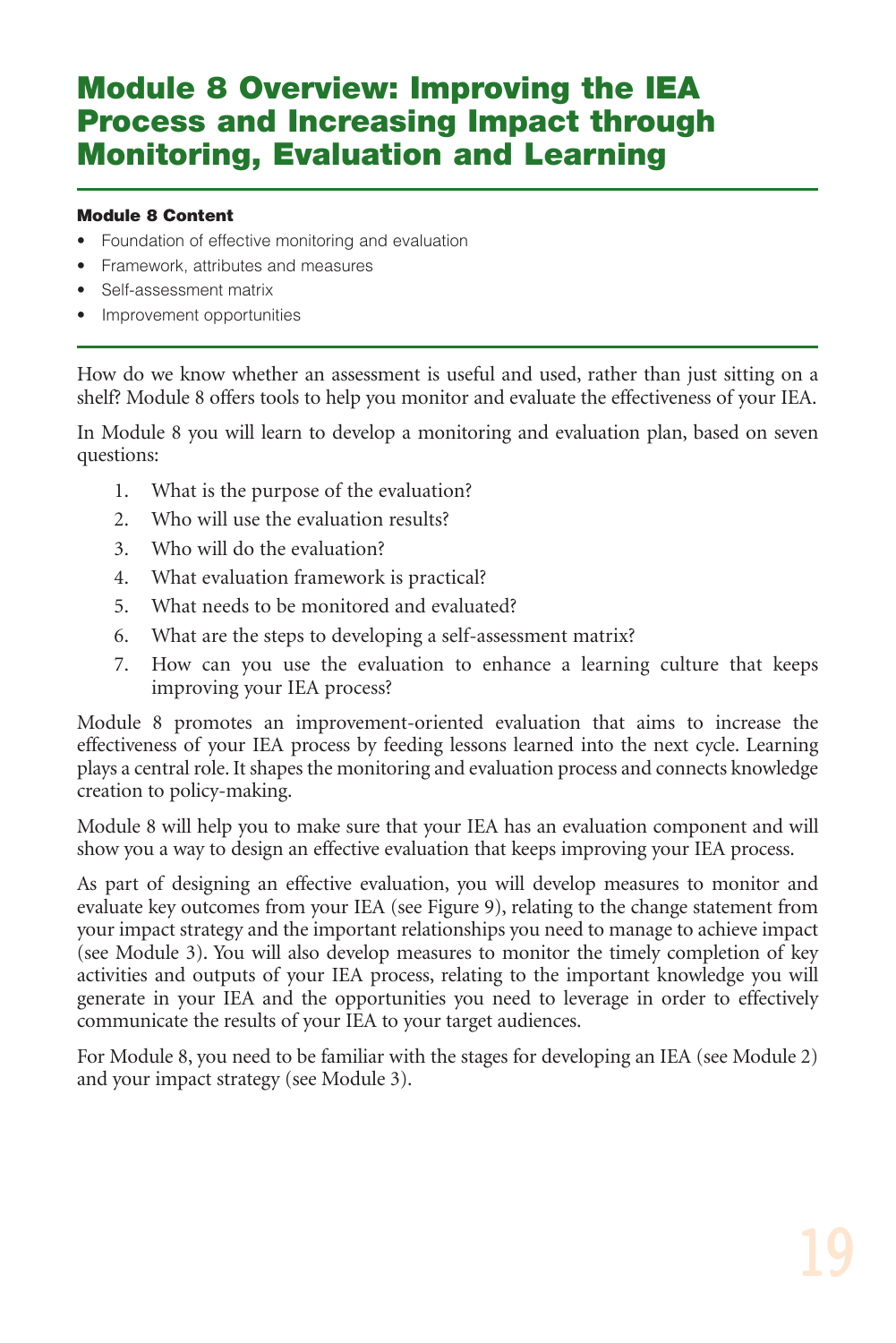*Figure 9. Framework for monitoring and evaluating the national IEA process. For more information, see Module 8.*



## **Volume 2:**

**Module VIA: Vulnerability and Impact assessment for Adaptation to Climate Change**

### **Module A Content**

- 1. Characteristics of vulnerability and scope of the assessment
	- Defining vulnerability
	- Vulnerability to climate change
- 2. Vulnerability assessments and the DPSIR framework
- 3. Monitoring vulnerability
- 4. Impacts of climate change and their assessment
- 5. Creating responses—determining the adaptation options
	- Mainstreaming climate change into development decisions
	- Developing adaptation responses
- 6. Prioritising adaptation responses
- 7. Developing a basic implementation plan and a communication strategy
	- Implementing adaptation responses
	- Communicating climate change and adaptation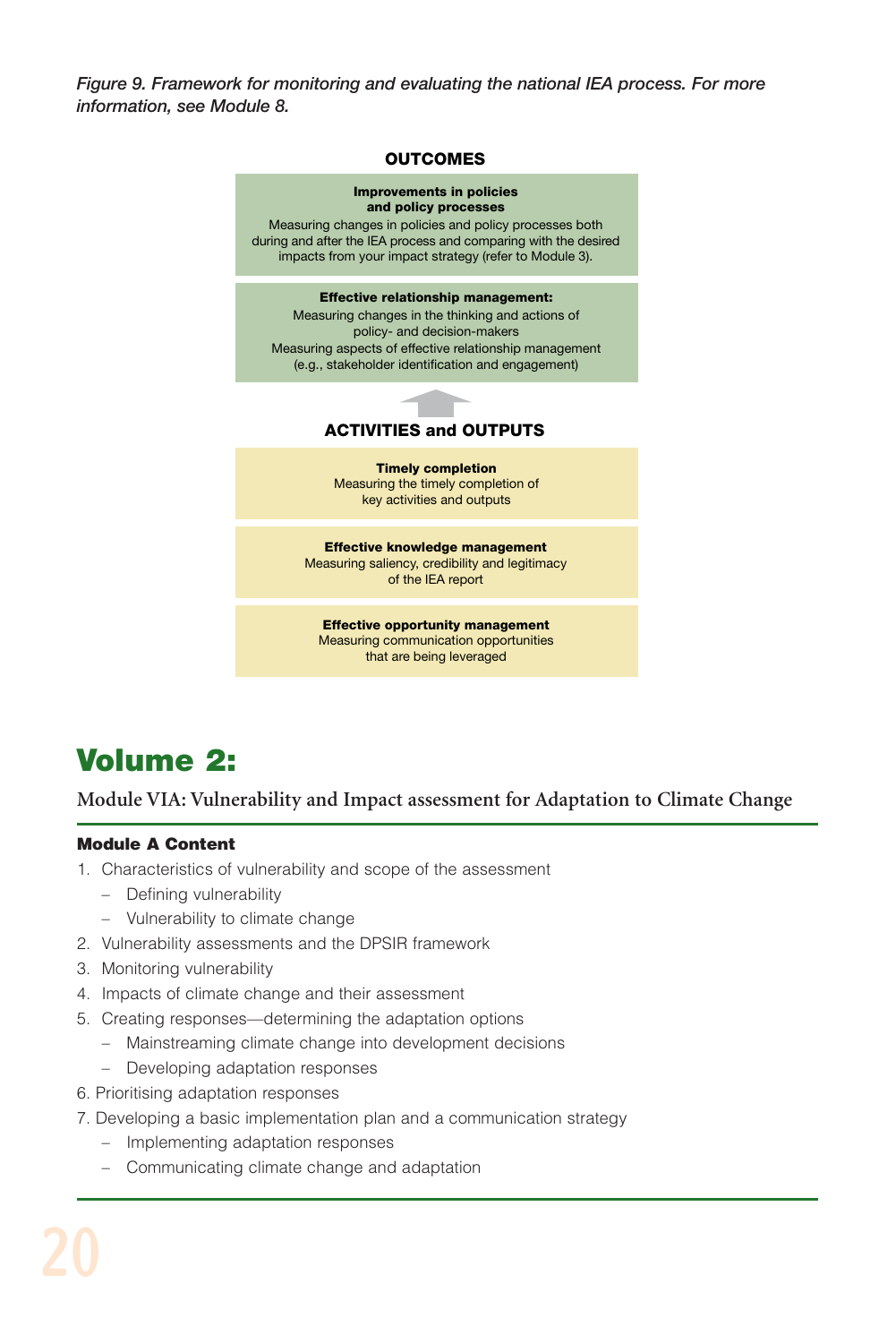This module focuses on key approaches to help in the assessment of vulnerability to and impacts of climate change in the context of non-climatic stresses and their integration with other drivers and pressures. The module further outlines the key elements of an implementation and communication strategy.

Supported by examples and exercises, the module describes the process for addressing climate change in the context of other development priorities to help in moving toward a more sustainable and resilient development pathway.

### *Box 4: Steps in assessing vulnerability and adaptation to climate change*

The following lists the steps used in the module:

- Initiating the work on climate change and adaptation
	- Making climate change relevant
	- Building a stakeholder team to address climate change
- Addressing climatic and non-climatic vulnerabilities
	- Defining vulnerability
	- Specifying vulnerability to climate change
	- Defining criteria for climate change vulnerability assessments
- Identifying linkages between climate change and other development challenges
	- Integrating climate change with other local and regional pressures and drivers
	- Identifying adaptation options
- Prioritising and implementing responses
	- Assessing adaptation options
	- Developing an implementation strategy
	- Creating a communication strategy

## **IEA Community Platform**

In order to support the growing community of IEA trainers worldwide and to encourage continuous improvement of the training materials, the IEA Community Platform (www.unep.org/ieacp) was developed in 2008 through collaboration among UNEP, GRID Arendal and IISD. The Community Platform provides access to the entire *IEA Training Manual* and all associated materials. It also serves as a tool for exchanging comments and suggestions related to individual modules and their use and has a built-in discussion forum for IEA trainers and a databank for IEA case studies.

The Community Platform aims to support and encourage collaboration among practitioners, experts and educators who are involved in IEA capacity-development activities by:

• Providing broad access to the tools, methods and results of IEA capacity development and training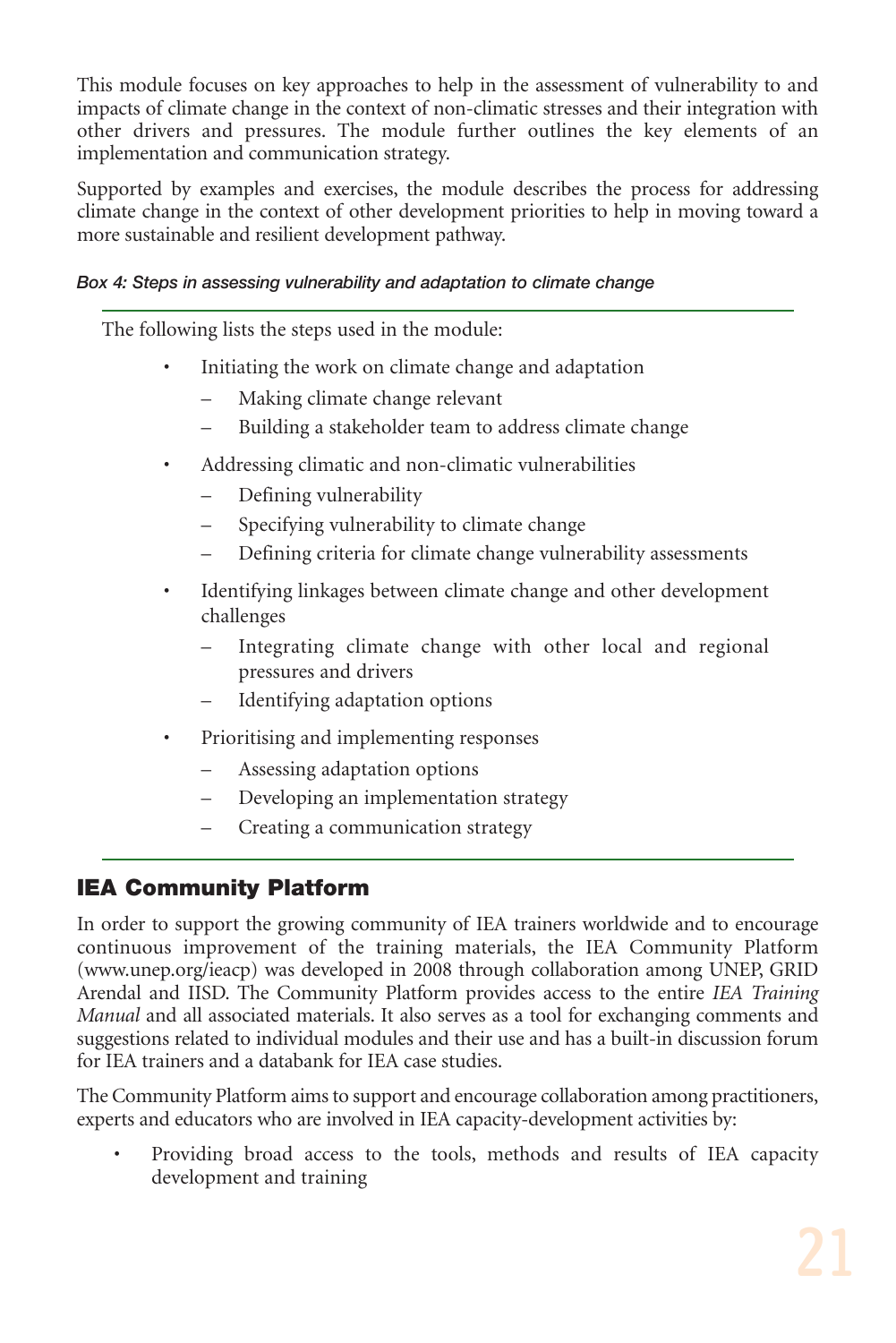- Facilitating exchange of experiences, tools and lessons learned through IEA capacity-development activities
- Facilitating online training and discussions to encourage development of new IEA resources and their efficient use.

## **Who will benefit?**

IEA practitioners, educators, representatives of national and regional authorities, technical experts and consultants interested in more efficient use of IEAs and professional development.

What are the benefits?

- Access to resources
- Opportunity for faster learning and a higher level of knowledge
- Access to IEA experts, practitioners and experienced trainers
- Promotion of your ideas and practices related to IEA
- Possibility to improve your training skills and skills in IEA
- Information on UNEP Division of Early Warning and Assessment IEA-related training events globally and regionally

The Community Platform includes an IEA trainers and practitioners database, which includes all IEA-certified trainers who support the delivery of the IEA training package. The database includes information on each trainer and expert, including, at minimum:

- The name of the trainer
- The region where she or he is based
- The languages he or she speaks
- His or her area of expertise

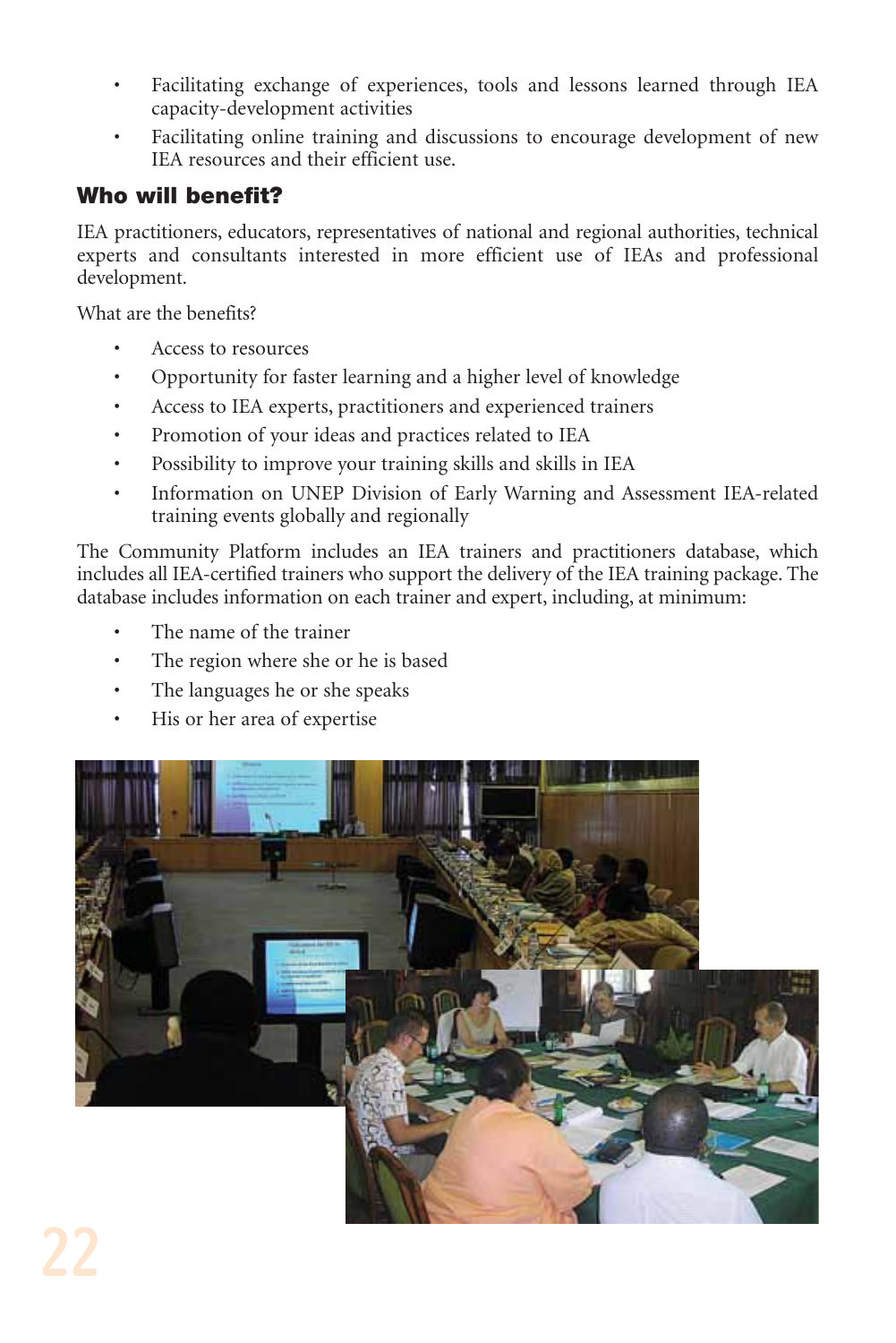## **E-learning modules**

In order to broaden the reach of IEA training, in 2008 UNEP and IISD started to develop an e-learning program based on the training manual. This e-learning is viewed as an additional and important part of the IEA capacity-development toolkit that can usefully complement face-to-face training activities and offer a different learning experience. All modules in the manual are being adapted for e-learning and will be available by late 2009 at www.unep.org/mentor.

## **A Final Thought**

As this quick journey through the *IEA Training Manual* illustrates, integrated environmental assessment requires continuous learning and improvement. Ideally, IEAs are not one-off exercises but integrated, ongoing elements of environmental and sustainable development governance. That is how real learning can take place.

IEAs can play several roles in governance. They can:

- Help realise past successes and failures and their underlying causes.
- Improve our understanding of the interlinkages between the environment and human well-being and anchor policy-making in facts on the ground.
- Increase awareness of interactions among the many global and local forces of environmental change and facilitate cross-scale coordination.
- Build capacity to recognise the challenges ahead and help articulate key environmental targets and policy options to achieve them.

Realising the potential of IEAs in improving governance and decision-making requires not only effective assessment tools but also meaningful engagement with audiences through a participatory assessment process. The duality of process and products is an essential feature of the GEO approach to IEA.

While capacity can be built through training exercises, true capacity will emerge through the process and practice of actually conducting an IEA. The practitioner community is already large, built through UNEP's comprehensive GEO process, its many subglobal applications and other related assessment initiatives. UNEP, along with its other partners in IEA capacity building, will continue to support and maintain a network of practitioners to share experiences and to learn together.